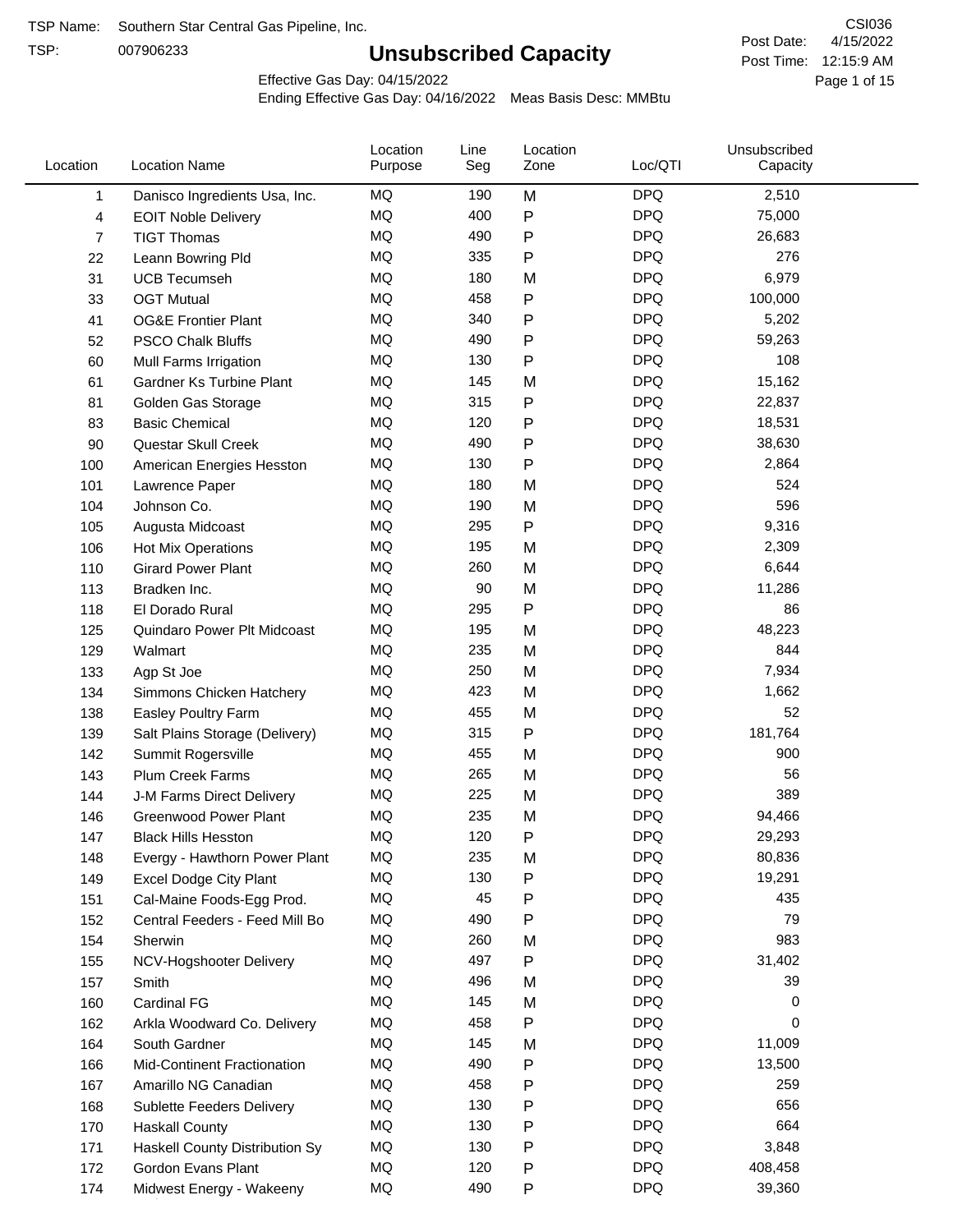TSP:

# **Unsubscribed Capacity**

4/15/2022 Page 2 of 15 Post Time: 12:15:9 AM CSI036 Post Date:

Effective Gas Day: 04/15/2022

| Location | <b>Location Name</b>                  | Location<br>Purpose | Line<br>Seg | Location<br>Zone | Loc/QTI    | Unsubscribed<br>Capacity |  |
|----------|---------------------------------------|---------------------|-------------|------------------|------------|--------------------------|--|
| 175      | <b>Industrial Park</b>                | MQ                  | 455         | M                | <b>DPQ</b> | 18,613                   |  |
| 176      | Uc Flint Oaks Hunt Club               | MQ                  | 498         | M                | <b>DPQ</b> | 3                        |  |
| 178      | ONG-Enid                              | MQ                  | 405         | P                | <b>DPQ</b> | 6,050                    |  |
| 179      | ONG-SW Oklahoma City                  | MQ                  | 340         | P                | <b>DPQ</b> | 33,833                   |  |
| 180      | <b>Superior Carney</b>                | MQ                  | 390         | P                | <b>DPQ</b> | 12,290                   |  |
| 181      | DCP NW Booster                        | <b>MQ</b>           | 390         | P                | <b>DPQ</b> | 3,761                    |  |
| 183      | <b>DCP West Edmond</b>                | MQ                  | 400         | P                | <b>DPQ</b> | 2,865                    |  |
| 184      | <b>Constellation NewEnergy -</b>      | MQ                  | 493         | M                | <b>DPQ</b> | 1,847                    |  |
| 185      | <b>Constellation NewEnergy -</b>      | MQ                  | 333         | P                | <b>DPQ</b> | 3,502                    |  |
| 186      | Dennis Langley                        | MQ                  | 190         | M                | <b>DPQ</b> | 239                      |  |
| 189      | Dogwood Energy Power Plant            | MQ                  | 235         | M                | <b>DPQ</b> | 118,246                  |  |
| 193      | <b>KGS Cessna Delivery</b>            | MQ                  | 120         | P                | <b>DPQ</b> | 5,410                    |  |
| 195      | <b>Black Hills Lyons</b>              | <b>MQ</b>           | 45          | P                | <b>DPQ</b> | 4,300                    |  |
| 197      | High Plains Ranch, LLC                | <b>MQ</b>           | 130         | P                | <b>DPQ</b> | 1,180                    |  |
| 198      | West Drumright                        | <b>MQ</b>           | 390         | P                | <b>DPQ</b> | 3,216                    |  |
| 202      | Evergy - West Gardner                 | <b>MQ</b>           | 145         | M                | <b>DPQ</b> | 96,401                   |  |
| 203      | <b>Black Hills- Southern Terminal</b> | <b>MQ</b>           | 333         | P                | <b>DPQ</b> | 65                       |  |
| 204      | Welch                                 | MQ                  | 225         | M                | <b>DPQ</b> | 290                      |  |
| 206      | Arma-Girard-Pittsburg                 | <b>MQ</b>           | 260         | M                | <b>DPQ</b> | 29,402                   |  |
| 207      | Cher-Scam-W. Min-Carona-              | MQ                  | 260         | M                | <b>DPQ</b> | 546                      |  |
| 208      | <b>KGST Alden Interconnect</b>        | <b>MQ</b>           | 490         | P                | <b>DPQ</b> | 25,000                   |  |
| 501      | Arkansas City                         | <b>MQ</b>           | 333         | M                | <b>DPQ</b> | 16,895                   |  |
| 510      | Clearwater                            | <b>MQ</b>           | 120         | P                | <b>DPQ</b> | 492                      |  |
| 512      | <b>Conway Springs</b>                 | <b>MQ</b>           | 120         | P                | <b>DPQ</b> | 1,499                    |  |
| 525      | Harper                                | <b>MQ</b>           | 120         | P                | <b>DPQ</b> | 7,336                    |  |
| 530      | Kiowa                                 | <b>MQ</b>           | 315         | P                | <b>DPQ</b> | 1,217                    |  |
| 540      | Oxford                                | <b>MQ</b>           | 333         | P                | <b>DPQ</b> | 6,335                    |  |
| 590      | Wellington                            | <b>MQ</b>           | 333         | P                | <b>DPQ</b> | 14,713                   |  |
| 610      | <b>Ks Prd Domestics</b>               | <b>MQ</b>           | 120         | P                | <b>DPQ</b> | 82                       |  |
| 620      | Ok Prd Domestics                      | <b>MQ</b>           | 400         | P                | <b>DPQ</b> | 45                       |  |
| 710      | <b>Ks Mkt Domestics</b>               | <b>MQ</b>           | 90          | M                | <b>DPQ</b> | 961                      |  |
| 720      | Ok Mkt Domestics                      | MQ                  | 225         | M                | <b>DPQ</b> | 44                       |  |
| 730      | Mo Mkt Domestics                      | MQ                  | 455         | M                | <b>DPQ</b> | 8                        |  |
| 904      | Arnett                                | MQ                  | 458         | P                | <b>DPQ</b> | 1,069                    |  |
| 912      | Capron                                | <b>MQ</b>           | 315         | P                | <b>DPQ</b> | 110                      |  |
| 1103     | Olathe, KS                            | <b>MQ</b>           | 190         | M                | <b>DPQ</b> | 92                       |  |
| 2008     | Barnsdall                             | MQ                  | 357         | Ρ                | <b>DPQ</b> | 839                      |  |
| 2009     | Bartlesville & Dewey                  | MQ                  | 357         | P                | <b>DPQ</b> | 47,112                   |  |
| 2016     | Delaware                              | MQ                  | 497         | P                | <b>DPQ</b> | 224                      |  |
| 2056     | Nowata                                | MQ                  | 497         | Ρ                | <b>DPQ</b> | 7,113                    |  |
| 2064     | Pawhuska                              | MQ                  | 334         | Ρ                | <b>DPQ</b> | 7,755                    |  |
| 2101     | Vinita                                | MQ                  | 225         | M                | <b>DPQ</b> | 7,655                    |  |
| 3504     | Alden                                 | MQ                  | 490         | Ρ                | <b>DPQ</b> | 185                      |  |
| 3508     | Barnard                               | MQ                  | 265         | M                | <b>DPQ</b> | 157                      |  |
| 3512     | Chase                                 | <b>MQ</b>           | 45          | P                | <b>DPQ</b> | 340                      |  |
| 3520     | Ellsworth                             | MQ                  | 265         | M                | <b>DPQ</b> | 1,692                    |  |
| 3524     | Frederick                             | MQ                  | 265         | M                | <b>DPQ</b> | 60                       |  |
| 3528     | Geneseo                               | MQ                  | 265         | M                | <b>DPQ</b> | 712                      |  |
| 3544     | Kanopolis                             | $\sf{MQ}$           | 265         | M                | <b>DPQ</b> | 457                      |  |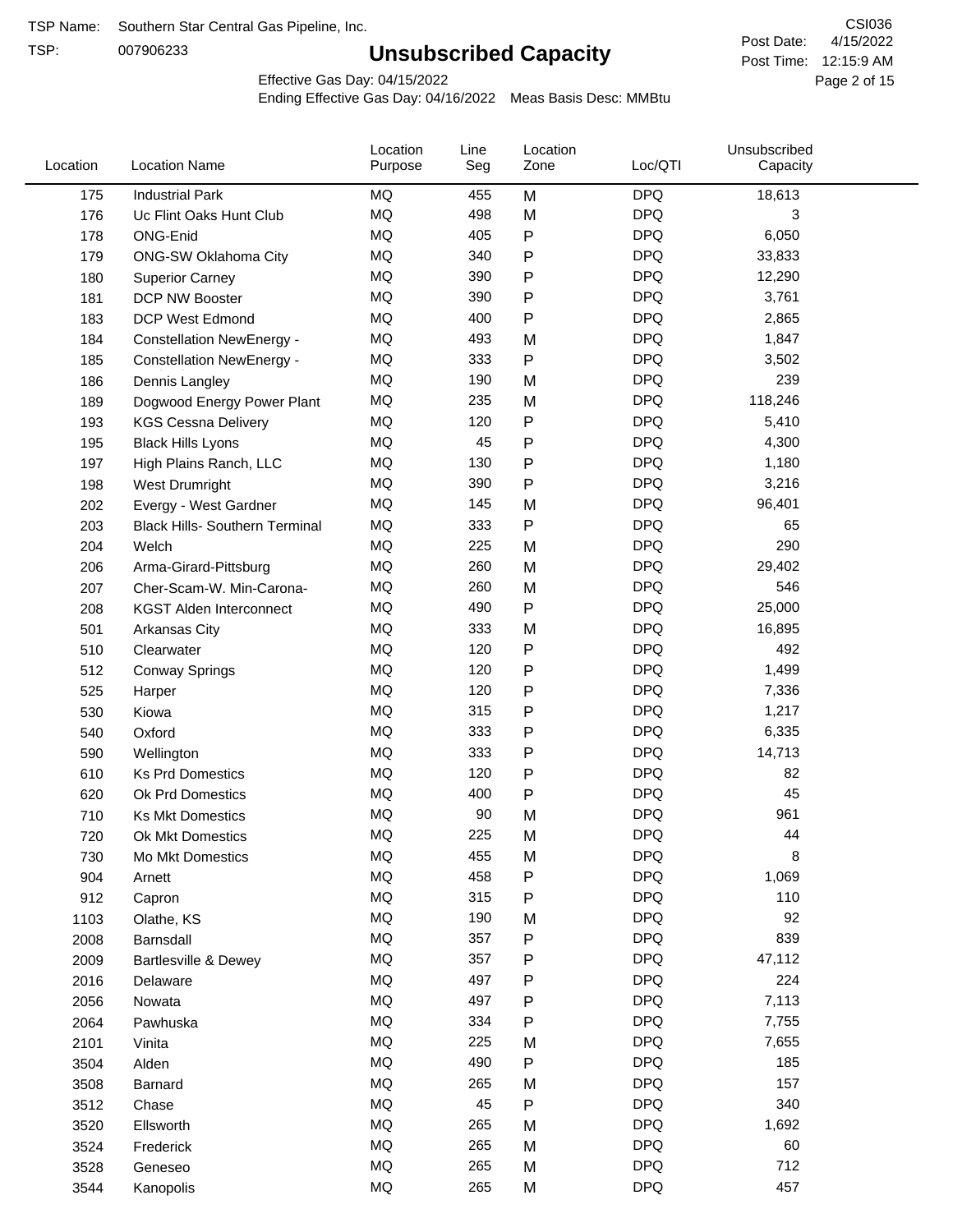TSP:

# **Unsubscribed Capacity**

4/15/2022 Page 3 of 15 Post Time: 12:15:9 AM CSI036 Post Date:

Effective Gas Day: 04/15/2022

| Location | <b>Location Name</b>      | Location<br>Purpose | Line<br>Seg | Location<br>Zone | Loc/QTI    | Unsubscribed<br>Capacity |  |
|----------|---------------------------|---------------------|-------------|------------------|------------|--------------------------|--|
| 3548     | Lincoln                   | MQ                  | 265         | M                | <b>DPQ</b> | 4,528                    |  |
| 3551     | Lucas                     | MQ                  | 265         | M                | <b>DPQ</b> | 711                      |  |
| 3553     | Luray                     | <b>MQ</b>           | 265         | M                | <b>DPQ</b> | 77                       |  |
| 3555     | Minneapolis               | <b>MQ</b>           | 265         | M                | <b>DPQ</b> | 1,424                    |  |
| 3572     | Raymond                   | <b>MQ</b>           | 490         | P                | <b>DPQ</b> | 75                       |  |
| 3576     | Sylvan Grove              | MQ                  | 265         | M                | <b>DPQ</b> | 134                      |  |
| 3588     | Vesper                    | MQ                  | 265         | M                | <b>DPQ</b> | 42                       |  |
| 3608     | <b>Beloit</b>             | MQ                  | 265         | M                | <b>DPQ</b> | 12,605                   |  |
| 3610     | <b>Burr Oak</b>           | MQ                  | 265         | M                | <b>DPQ</b> | 168                      |  |
| 3612     | Cawker City               | MQ                  | 265         | M                | <b>DPQ</b> | 625                      |  |
| 3616     | Downs                     | MQ                  | 265         | M                | <b>DPQ</b> | 382                      |  |
| 3620     | Esbon                     | <b>MQ</b>           | 265         | M                | <b>DPQ</b> | 63                       |  |
| 3624     | Formosa                   | <b>MQ</b>           | 265         | M                | <b>DPQ</b> | 120                      |  |
| 3628     | Glen Elder                | <b>MQ</b>           | 265         | M                | <b>DPQ</b> | 125                      |  |
| 3640     | Jewell                    | MQ                  | 265         | M                | <b>DPQ</b> | 66                       |  |
| 3648     | Lebanon                   | MQ                  | 265         | M                | <b>DPQ</b> | 178                      |  |
| 3652     | Mankato                   | MQ                  | 265         | M                | <b>DPQ</b> | 1,807                    |  |
| 3654     | Montrose                  | MQ                  | 265         | M                | <b>DPQ</b> | 192                      |  |
| 3660     | Osborne                   | MQ                  | 265         | M                | <b>DPQ</b> | 4,776                    |  |
| 3676     | Smith Center              | MQ                  | 265         | M                | <b>DPQ</b> | 1,401                    |  |
| 4812     | Carthage, Jasper, & Lamar | <b>MQ</b>           | 450         | M                | <b>DPQ</b> | 5,570                    |  |
| 5002     | East Liberty Receipt      | M <sub>2</sub>      | 260         | M                | <b>RPQ</b> | 42,602                   |  |
| 6565     | Murray Gil Plant          | <b>MQ</b>           | 120         | $\mathsf{P}$     | <b>DPQ</b> | 166,038                  |  |
| 6704     | Atlanta                   | MQ                  | 333         | M                | <b>DPQ</b> | 107                      |  |
| 6706     | Augusta & Leon            | MQ                  | 295         | P                | <b>DPQ</b> | 46,347                   |  |
| 6712     | Benton                    | MQ                  | 300         | M                | <b>DPQ</b> | 22                       |  |
| 6714     | <b>Burden</b>             | MQ                  | 333         | M                | <b>DPQ</b> | 137                      |  |
| 6716     | Cambridge                 | MQ                  | 333         | M                | <b>DPQ</b> | 83                       |  |
| 6720     | Dexter                    | MQ                  | 333         | M                | <b>DPQ</b> | 128                      |  |
| 6722     | Douglas                   | <b>MQ</b>           | 295         | P                | <b>DPQ</b> | 4,069                    |  |
| 6724     | El Dorado                 | <b>MQ</b>           | 300         | M                | <b>DPQ</b> | 14,336                   |  |
| 6764     | Potwin                    | <b>MQ</b>           | 300         | M                | <b>DPQ</b> | 125                      |  |
| 6780     | Towanda                   | MQ                  | 300         | M                | <b>DPQ</b> | 6                        |  |
| 6828     | Grenola                   | $\sf{MQ}$           | 333         | M                | <b>DPQ</b> | 127                      |  |
| 6852     | Madison                   | MQ                  | 140         | M                | <b>DPQ</b> | 379                      |  |
| 6860     | Olpe                      | MQ                  | 140         | M                | <b>DPQ</b> | 129                      |  |
| 7158     | <b>OFS Maysville</b>      | M <sub>2</sub>      | 385         | P                | <b>RPQ</b> | 2,486                    |  |
| 9012     | Circleville               | MQ                  | 90          | M                | <b>DPQ</b> | 133                      |  |
| 9020     | Everest                   | $\sf{MQ}$           | 90          | M                | <b>DPQ</b> | 167                      |  |
| 9024     | Fairview                  | $\sf{MQ}$           | 90          | M                | <b>DPQ</b> | 171                      |  |
| 9026     | <b>Falls City</b>         | MQ                  | 90          | M                | <b>DPQ</b> | 12,490                   |  |
| 9032     | Hamlin                    | MQ                  | 90          | M                | <b>DPQ</b> | 50                       |  |
| 9034     | Hiawatha                  | MQ                  | $90\,$      | M                | <b>DPQ</b> | 2,895                    |  |
| 9036     | Holton                    | MQ                  | 90          | M                | <b>DPQ</b> | 4,675                    |  |
| 9038     | Horton                    | $\sf{MQ}$           | 90          | M                | <b>DPQ</b> | 1,821                    |  |
| 9040     | Huron                     | MQ                  | 90          | M                | <b>DPQ</b> | 30                       |  |
| 9042     | Highland & Robinson       | MQ                  | 90          | M                | <b>DPQ</b> | 844                      |  |
| 9052     | Morrill                   | $\sf{MQ}$           | 90          | M                | <b>DPQ</b> | 228                      |  |
| 9054     | Muscotah                  | $\sf{MQ}$           | 90          | M                | <b>DPQ</b> | 612                      |  |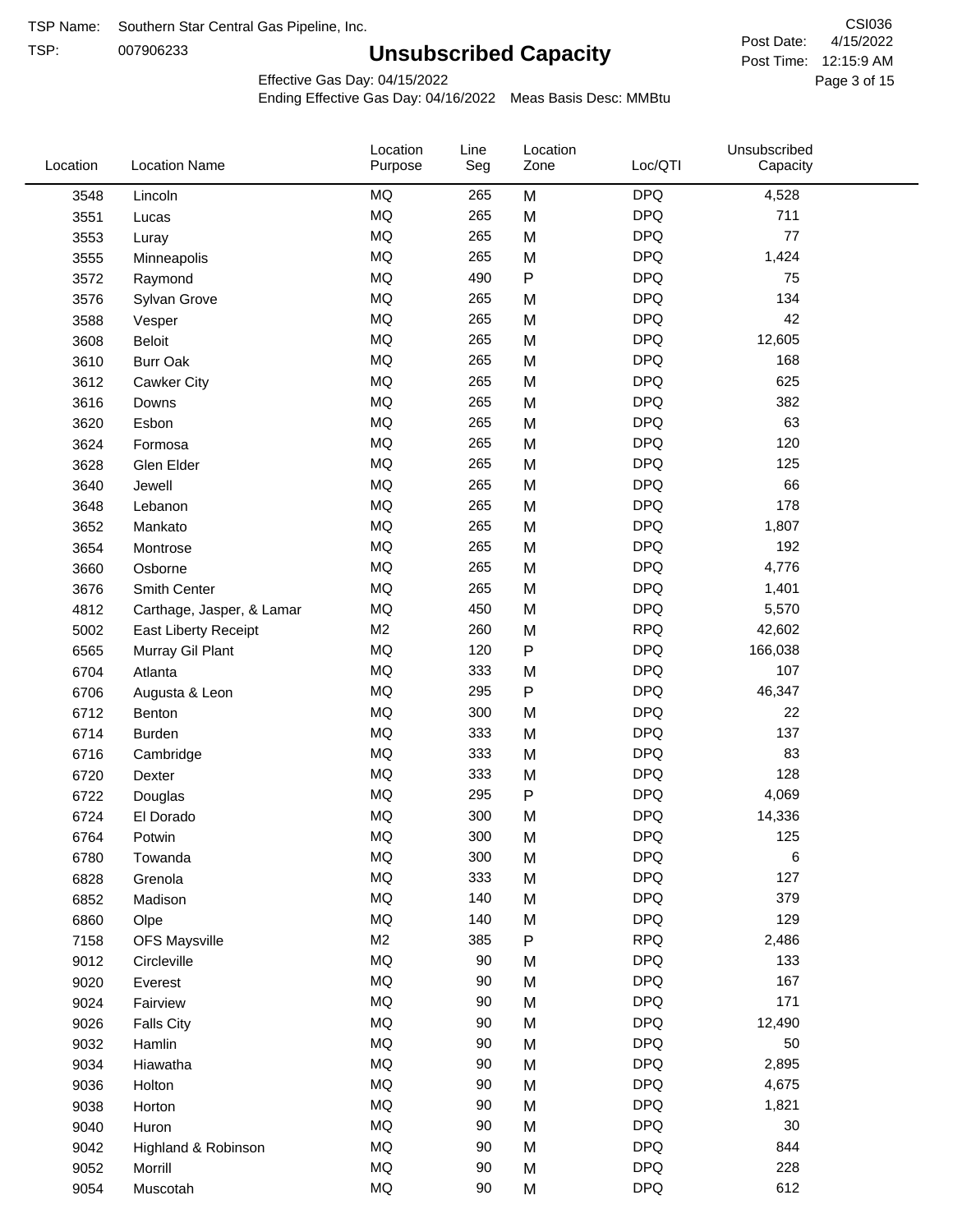TSP:

# **Unsubscribed Capacity**

4/15/2022 Page 4 of 15 Post Time: 12:15:9 AM CSI036 Post Date:

Effective Gas Day: 04/15/2022

| Location | <b>Location Name</b>            | Location<br>Purpose | Line<br>Seg | Location<br>Zone | Loc/QTI    | Unsubscribed<br>Capacity |  |
|----------|---------------------------------|---------------------|-------------|------------------|------------|--------------------------|--|
| 9057     | Netawaka                        | <b>MQ</b>           | 90          | M                | <b>DPQ</b> | 48                       |  |
| 9059     | Nortonville & Winchester        | MQ                  | 180         | M                | <b>DPQ</b> | 12                       |  |
| 9064     | Oskaloosa                       | MQ                  | 180         | M                | <b>DPQ</b> | 177                      |  |
| 9066     | Ozawkie                         | MQ                  | 180         | M                | <b>DPQ</b> | 231                      |  |
| 9075     | Reserve                         | <b>MQ</b>           | 90          | M                | <b>DPQ</b> | 72                       |  |
| 9079     | Sabetha                         | <b>MQ</b>           | 90          | M                | <b>DPQ</b> | 11,276                   |  |
| 9091     | <b>Valley Falls</b>             | MQ                  | 180         | M                | <b>DPQ</b> | 1,271                    |  |
| 9093     | Wathena, Elwood & Troy          | <b>MQ</b>           | 250         | M                | <b>DPQ</b> | 6,996                    |  |
| 9095     | Whiting                         | MQ                  | 90          | M                | <b>DPQ</b> | 40                       |  |
| 9097     | Willis                          | <b>MQ</b>           | 90          | M                | <b>DPQ</b> | 208                      |  |
| 9657     | South Glavin, KS TB             | MQ                  | 145         | M                | <b>DPQ</b> | 36,000                   |  |
| 9835     | Hutchinson                      | MQ                  | 490         | P                | <b>DPQ</b> | 279                      |  |
| 10731    | Chelin Pld                      | M <sub>2</sub>      | 315         | P                | <b>RPQ</b> | 12,086                   |  |
| 10847    | Olathe, KS East TB              | <b>MQ</b>           | 145         | M                | <b>DPQ</b> | 1,000                    |  |
| 10997    | EGT Jane - Receipt              | M <sub>2</sub>      | 423         | M                | <b>RPQ</b> | 146,982                  |  |
| 11138    | Anr Brown Emergency             | M <sub>2</sub>      | 90          | M                | <b>RPQ</b> | 23,860                   |  |
| 11377    | Transwestern Canadian - Rec.    | M <sub>2</sub>      | 458         | P                | <b>RPQ</b> | 56,705                   |  |
| 11435    | <b>OkTex Marsh Interconnect</b> | M <sub>2</sub>      | 458         | Ρ                | <b>RPQ</b> | 47,447                   |  |
| 11704    | Alba-Purcell-Neck City          | <b>MQ</b>           | 450         | M                | <b>DPQ</b> | 77                       |  |
| 11709    | Carl Junction                   | <b>MQ</b>           | 260         | M                | <b>DPQ</b> | 3,766                    |  |
| 11712    | Carterville                     | MQ                  | 450         | M                | <b>DPQ</b> | 6,134                    |  |
| 11716    | Duenweg                         | MQ                  | 450         | M                | <b>DPQ</b> | 1,984                    |  |
| 11740    | Joplin-Galloway                 | <b>MQ</b>           | 450         | M                | <b>DPQ</b> | 44,900                   |  |
| 11772    | <b>Reddings Mill</b>            | <b>MQ</b>           | 225         | M                | <b>DPQ</b> | 370                      |  |
| 11776    | Saginaw                         | <b>MQ</b>           | 450         | M                | <b>DPQ</b> | 82                       |  |
| 11778    | Smithfield                      | MQ                  | 260         | M                | <b>DPQ</b> | 50                       |  |
| 11779    | <b>Stones Corner</b>            | MQ                  | 450         | M                | <b>DPQ</b> | 67                       |  |
| 11792    | Webb City                       | <b>MQ</b>           | 450         | M                | <b>DPQ</b> | 3,052                    |  |
| 12723    | DCP - Kingfisher                | M <sub>2</sub>      | 400         | P                | <b>RPQ</b> | 12,876                   |  |
| 12782    | Herndon Pld                     | M <sub>2</sub>      | 333         | M                | <b>RPQ</b> | 2,822                    |  |
| 13011    | <b>OGT Mutual</b>               | M <sub>2</sub>      | 458         | P                | <b>RPQ</b> | 102,797                  |  |
| 13144    | Own Resources - Waverly         | M <sub>2</sub>      | 490         | P                | <b>RPQ</b> | 29,475                   |  |
| 13194    | <b>Superior Carney Plant</b>    | M <sub>2</sub>      | 390         | P                | <b>RPQ</b> | 36,616                   |  |
| 13565    | St. Francis                     | M2                  | 490         | Ρ                | <b>RPQ</b> | 17,798                   |  |
| 13604    | Olathe, KS Naval Base TB        | MQ                  | 190         | M                | <b>DPQ</b> | 4,000                    |  |
| 13644    | Kansas City, Kansas             | MQ                  | 115         | M                | <b>DPQ</b> | 170,108                  |  |
| 13735    | State Line Pld                  | M <sub>2</sub>      | 490         | Ρ                | <b>RPQ</b> | 15,750                   |  |
| 13745    | Kansas City, MO                 | <b>MQ</b>           | 195         | M                | <b>DPQ</b> | 165,756                  |  |
| 13746    | Grain Valley & Lake Lotawana    | MQ                  | 235         | M                | <b>DPQ</b> | 193,050                  |  |
| 13747    | Kentucky Avenue                 | MQ                  | 235         | M                | <b>DPQ</b> | 60,000                   |  |
| 13748    | 47th & 71st & Stateline         | MQ                  | 115         | M                | <b>DPQ</b> | 267,453                  |  |
| 13906    | Bonny Reservoir Pld             | M <sub>2</sub>      | 490         | Ρ                | <b>RPQ</b> | 44,606                   |  |
| 14027    | Mullendore Pld                  | M <sub>2</sub>      | 335         | Ρ                | <b>RPQ</b> | 6,646                    |  |
| 14155    | Chase County Pld                | M <sub>2</sub>      | 140         | M                | <b>RPQ</b> | 3,841                    |  |
| 14377    | DCP Mustang Plt                 | M <sub>2</sub>      | 340         | Ρ                | <b>RPQ</b> | 11,744                   |  |
| 14391    | <b>REP - North Williams</b>     | M <sub>2</sub>      | 495         | M                | <b>RPQ</b> | 32,434                   |  |
| 14513    | Cimarron Pipeline               | M <sub>2</sub>      | 315         | P                | <b>RPQ</b> | 9,761                    |  |
| 14872    | Own Resources - Wray            | M <sub>2</sub>      | 490         | Ρ                | <b>RPQ</b> | 16,513                   |  |
| 14965    | CIG Riner                       | M <sub>2</sub>      | 490         | P                | <b>RPQ</b> | 51,538                   |  |
|          |                                 |                     |             |                  |            |                          |  |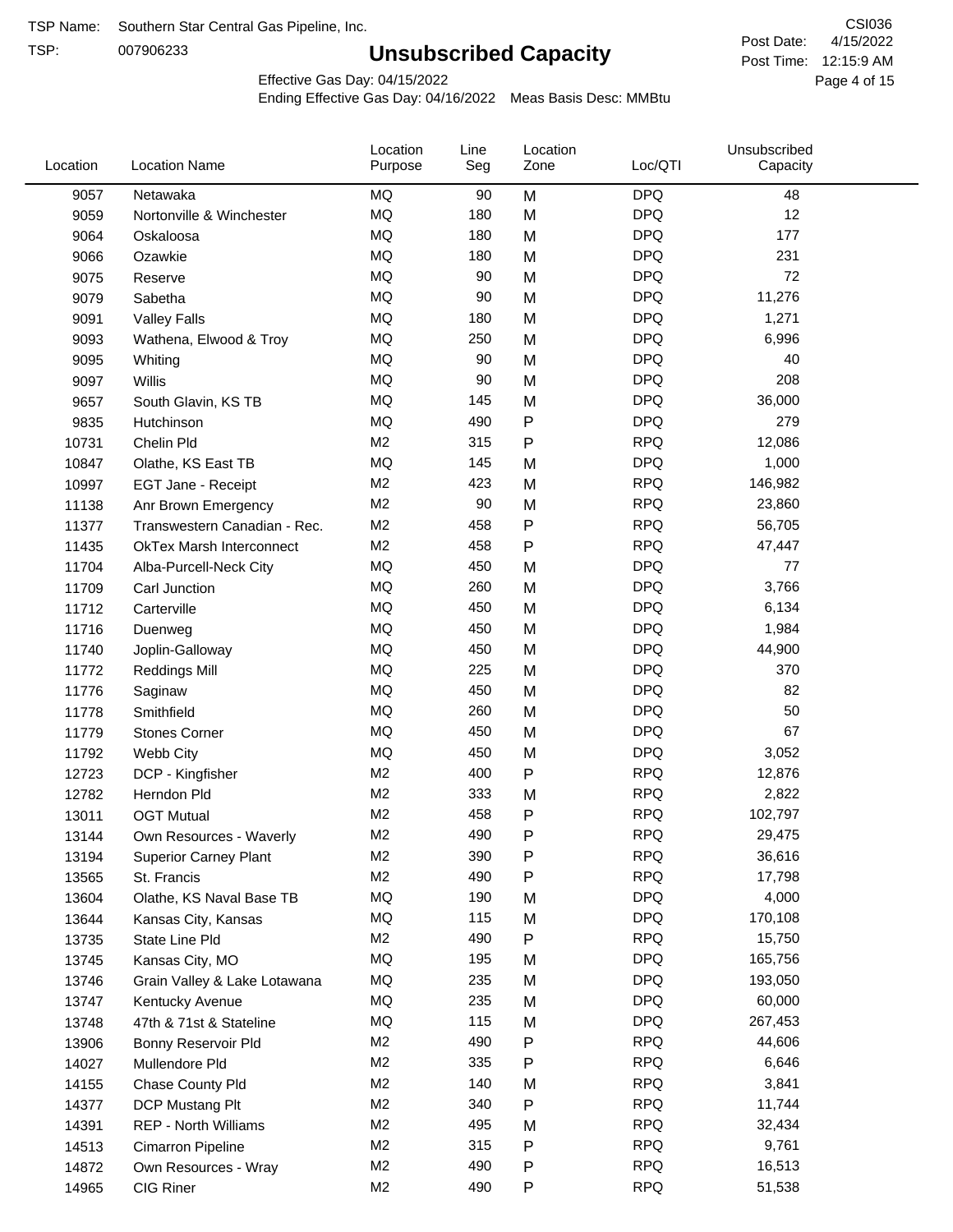TSP:

# **Unsubscribed Capacity**

4/15/2022 Page 5 of 15 Post Time: 12:15:9 AM CSI036 Post Date:

Effective Gas Day: 04/15/2022

| Location | <b>Location Name</b>               | Location<br>Purpose | Line<br>Seg | Location<br>Zone | Loc/QTI    | Unsubscribed<br>Capacity |  |
|----------|------------------------------------|---------------------|-------------|------------------|------------|--------------------------|--|
| 14971    | <b>KGST Ark River</b>              | M <sub>2</sub>      | 130         | $\mathsf{P}$     | <b>RPQ</b> | 56,934                   |  |
| 15011    | <b>EOIT Noble</b>                  | M <sub>2</sub>      | 400         | $\mathsf{P}$     | <b>RPQ</b> | 46,050                   |  |
| 15012    | Cleveland Mo                       | MQ                  | 235         | M                | <b>DPQ</b> | 26                       |  |
| 15020    | East Lynne & Garden City           | MQ                  | 235         | M                | <b>DPQ</b> | 830                      |  |
| 15024    | Freeman                            | MQ                  | 235         | M                | <b>DPQ</b> | 76                       |  |
| 15032    | Holden                             | MQ                  | 235         | M                | <b>DPQ</b> | 4,017                    |  |
| 15044    | Kingsville                         | MQ                  | 235         | M                | <b>DPQ</b> | 41                       |  |
| 15050    | Lone Jack                          | MQ                  | 235         | M                | <b>DPQ</b> | 288                      |  |
| 15064    | Peculiar                           | MQ                  | 235         | M                | <b>DPQ</b> | 2,265                    |  |
| 15066    | Pleasant Hill                      | MQ                  | 235         | M                | <b>DPQ</b> | 4,776                    |  |
| 15117    | Hulah                              | M <sub>2</sub>      | 335         | P                | <b>RPQ</b> | 2,730                    |  |
| 15142    | <b>EOIT McClain</b>                | M <sub>2</sub>      | 385         | P                | <b>RPQ</b> | 91,338                   |  |
| 15216    | Dearborn MO                        | MQ                  | 250         | M                | <b>DPQ</b> | 1,372                    |  |
| 15223    | Nimrod                             | M <sub>2</sub>      | 340         | $\mathsf{P}$     | <b>RPQ</b> | 23,446                   |  |
| 15236    | Questar Skull Creek                | M <sub>2</sub>      | 490         | P                | <b>RPQ</b> | 49,874                   |  |
| 15253    | DCP - Cimarron Plant               | M <sub>2</sub>      | 458         | P                | <b>RPQ</b> | 117,425                  |  |
| 15256    | New Market & Trimble               | MQ                  | 250         | M                | <b>DPQ</b> | 92                       |  |
| 15266    | <b>CIG Floris</b>                  | M <sub>2</sub>      | 315         | $\mathsf{P}$     | <b>RPQ</b> | 81,012                   |  |
| 15300    | <b>OFS Stateline</b>               | M <sub>2</sub>      | 458         | P                | <b>RPQ</b> | 48,284                   |  |
| 15343    | St. Francis Pld                    | M <sub>2</sub>      | 490         | $\mathsf{P}$     | <b>RPQ</b> | 13,960                   |  |
| 15405    | Golden Gas Pld                     | M <sub>2</sub>      | 315         | P                | <b>RPQ</b> | 25,274                   |  |
| 15430    | Velma Gas Plant                    | M <sub>2</sub>      | 385         | $\mathsf{P}$     | <b>RPQ</b> | 53,846                   |  |
| 15433    | Scout - Satanta                    | M <sub>2</sub>      | 130         | $\mathsf{P}$     | <b>RPQ</b> | 185,442                  |  |
| 15857    | DCP - Sholem                       | M <sub>2</sub>      | 385         | P                | <b>RPQ</b> | 2,182                    |  |
| 15907    | Cowley Gas Systems, LLC            | M <sub>2</sub>      | 333         | M                | <b>RPQ</b> | 3,084                    |  |
| 16013    | South Olathe TB                    | MQ                  | 145         | M                | <b>DPQ</b> | 24,000                   |  |
| 16289    | Scout - Jayhawk                    | M <sub>2</sub>      | 130         | P                | <b>RPQ</b> | 125,886                  |  |
| 16294    | Wamsutter - Echo Springs           | M <sub>2</sub>      | 490         | P                | <b>RPQ</b> | 223,278                  |  |
| 16376    | Salt Plains Storage                | M <sub>2</sub>      | 315         | $\mathsf{P}$     | <b>RPQ</b> | 225,257                  |  |
| 16453    | <b>ETC Texas Pipeline Beaver</b>   | M <sub>2</sub>      | 315         | P                | <b>RPQ</b> | 86,510                   |  |
| 16478    | Envirotek Fuel Systems Inc         | M <sub>2</sub>      | 497         | Ρ                | <b>RPQ</b> | 4,818                    |  |
| 16508    | Blue Jacket                        | MQ                  | 225         | M                | <b>DPQ</b> | 81                       |  |
| 16516    | Commerce                           | MQ                  | 225         | M                | <b>DPQ</b> | 6,869                    |  |
| 16532    | Hockerville                        | MQ                  | 225         | M                | <b>DPQ</b> | 219                      |  |
| 16534    | Quapaw                             | M <sub>2</sub>      | 225         | M                | <b>RPQ</b> | 29,362                   |  |
| 16552    | Miami                              | MQ                  | 225         | M                | <b>DPQ</b> | 28,664                   |  |
| 16562    | Republican                         | M <sub>2</sub>      | 490         | Ρ                | <b>RPQ</b> | 108,219                  |  |
| 16568    | Quapaw                             | MQ                  | 225         | M                | <b>DPQ</b> | 342                      |  |
| 16582    | EnergyVest - W Lenapah             | M <sub>2</sub>      | 225         | M                | <b>RPQ</b> | 17,625                   |  |
| 16583    | Cranor Tap                         | M <sub>2</sub>      | 497         | Ρ                | <b>RPQ</b> | 6,060                    |  |
| 16584    | Oneok Westex Hemphill              | M <sub>2</sub>      | 458         | Ρ                | <b>RPQ</b> | 54,887                   |  |
| 16592    | <b>TIGT Sugar Creek</b>            | M <sub>2</sub>      | 235         | M                | <b>RPQ</b> | 15,186                   |  |
| 16593    | <b>TIGT Glavin</b>                 | M <sub>2</sub>      | 190         | M                | <b>RPQ</b> | 113,678                  |  |
| 16604    | Osage Hills                        | M <sub>2</sub>      | 357         | Ρ                | <b>RPQ</b> | 10,303                   |  |
| 16620    | <b>ETC Texas Pipeline Canadian</b> | M <sub>2</sub>      | 458         | P                | <b>RPQ</b> | 39,194                   |  |
| 16621    | <b>ETC Texas Pipeline Hemphill</b> | M <sub>2</sub>      | 458         | P                | <b>RPQ</b> | 61,340                   |  |
| 16667    | ECQ Pipeline - Powell              | M <sub>2</sub>      | 117         | M                | <b>RPQ</b> | 13,610                   |  |
| 16679    | Fox Plant                          | M <sub>2</sub>      | 385         | Ρ                | <b>RPQ</b> | 5,174                    |  |
| 16746    | Roxanna                            | M <sub>2</sub>      | 495         | М                | <b>RPQ</b> | 4,505                    |  |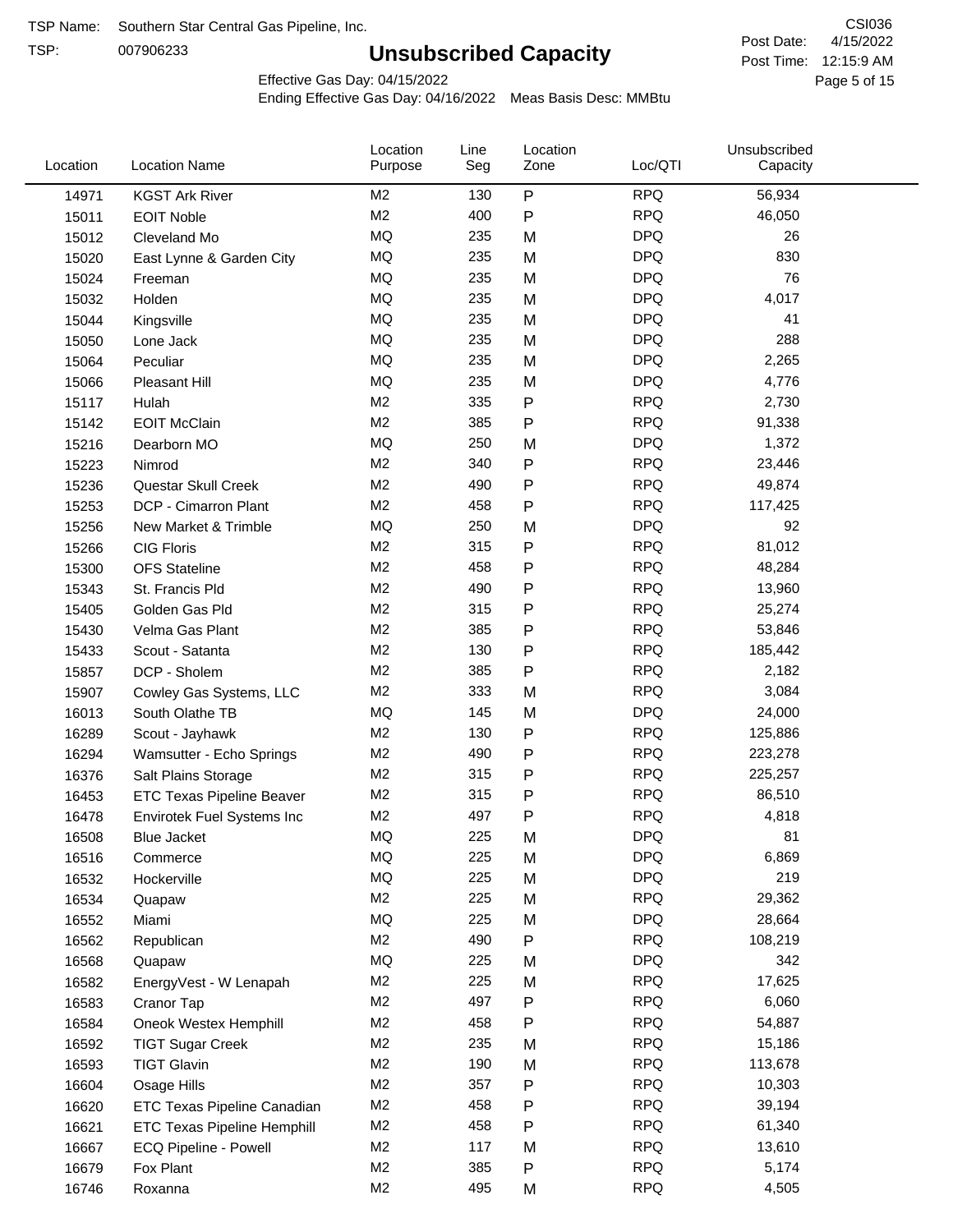TSP:

# **Unsubscribed Capacity**

4/15/2022 Page 6 of 15 Post Time: 12:15:9 AM CSI036 Post Date:

Unsubscribed

Effective Gas Day: 04/15/2022

Location

Ending Effective Gas Day: 04/16/2022 Meas Basis Desc: MMBtu

Line

Location

| Location | <b>Location Name</b>                | Purpose        | Seg | Zone | Loc/QTI    | Capacity |  |
|----------|-------------------------------------|----------------|-----|------|------------|----------|--|
| 16747    | RedBud-Thayer Tap                   | M <sub>2</sub> | 495 | M    | <b>RPQ</b> | 4,872    |  |
| 16750    | Dilworth Rms                        | M <sub>2</sub> | 333 | P    | <b>RPQ</b> | 5,334    |  |
| 16757    | River Rock - Fireside               | M <sub>2</sub> | 495 | M    | <b>RPQ</b> | 66,400   |  |
| 16774    | River Rock - E Lenapah              | M <sub>2</sub> | 225 | M    | <b>RPQ</b> | 17,605   |  |
| 16794    | <b>NNG Kiowa</b>                    | M <sub>2</sub> | 130 | P    | <b>RPQ</b> | 73,872   |  |
| 16798    | <b>Endeavor Energy Resources</b>    | M <sub>2</sub> | 225 | M    | <b>RPQ</b> | 9,982    |  |
| 16802    | Sunwest                             | M <sub>2</sub> | 117 | M    | <b>RPQ</b> | 6,183    |  |
| 16806    | Bluco- East Wann                    | M <sub>2</sub> | 225 | M    | <b>RPQ</b> | 8,850    |  |
| 16807    | <b>Bitter Creek Eckley Pld-Yuma</b> | M <sub>2</sub> | 490 | P    | <b>RPQ</b> | 35,096   |  |
| 16812    | <b>RiverGas</b>                     | M <sub>2</sub> | 95  | M    | <b>RPQ</b> | 5,590    |  |
| 16813    | Cheyenne Plains - Sand Dune         | M <sub>2</sub> | 130 | P    | <b>RPQ</b> | 385,434  |  |
| 16817    | <b>Midwest Energy</b>               | M <sub>2</sub> | 495 | M    | <b>RPQ</b> | 7,179    |  |
| 16819    | River Rock- Keeton                  | M <sub>2</sub> | 225 | M    | <b>RPQ</b> | 9,535    |  |
| 16820    | Superior - Hemphill                 | M <sub>2</sub> | 458 | P    | <b>RPQ</b> | 50,052   |  |
| 16821    | Yuma West                           | M <sub>2</sub> | 490 | Ρ    | <b>RPQ</b> | 15,688   |  |
| 16822    | Jayhawk PLD                         | M <sub>2</sub> | 95  | M    | <b>RPQ</b> | 4,292    |  |
| 16824    | Coon Creek                          | M <sub>2</sub> | 497 | P    | <b>RPQ</b> | 8,858    |  |
| 16835    | Shiloh                              | M <sub>2</sub> | 495 | M    | <b>RPQ</b> | 8,573    |  |
| 16836    | Evergy - South Harper               | MQ             | 235 | M    | <b>DPQ</b> | 86,400   |  |
| 16837    | <b>EKAE Ethanol Plant</b>           | MQ             | 496 | M    | <b>DPQ</b> | 1,397    |  |
| 16840    | Nearman Creek Power Plant           | MQ             | 195 | M    | <b>DPQ</b> | 28,800   |  |
| 16844    | <b>Montgomery County</b>            | M <sub>2</sub> | 260 | M    | <b>RPQ</b> | 8,000    |  |
| 16848    | Colt-Liberty                        | M <sub>2</sub> | 260 | M    | <b>RPQ</b> | 4,000    |  |
| 16849    | City of Mulvane Power Plant         | MQ             | 120 | P    | <b>DPQ</b> | 2,880    |  |
| 16850    | Escalera - Cow Creek                | M <sub>2</sub> | 490 | Ρ    | <b>RPQ</b> | 66,094   |  |
| 16852    | Southeastern KS P/L Wilson          | M <sub>2</sub> | 495 | M    | <b>RPQ</b> | 60,000   |  |
| 16857    | Superior - Cashion                  | M <sub>2</sub> | 400 | P    | <b>RPQ</b> | 10,482   |  |
| 16862    | Superior - Perkins                  | M <sub>2</sub> | 390 | P    | <b>RPQ</b> | 21,660   |  |
| 16865    | RedBud-Mound Valley                 | M <sub>2</sub> | 260 | M    | <b>RPQ</b> | 8,000    |  |
| 16871    | <b>TIGT Grant</b>                   | M <sub>2</sub> | 130 | P    | <b>RPQ</b> | 50,000   |  |
| 16872    | River Rock - Jayhawk                | M <sub>2</sub> | 495 | M    | <b>RPQ</b> | 57,579   |  |
| 16873    | Layne Energy Sycamore               | M <sub>2</sub> | 495 | M    | <b>RPQ</b> | 15,000   |  |
| 16875    | Crenshaw Road                       | MQ             | 455 | M    | <b>DPQ</b> | 33,611   |  |
| 16877    | Acme Energy Services, Inc.          | M2             | 260 | M    | <b>RPQ</b> | 8,000    |  |
| 16880    | Cottonwood                          | M <sub>2</sub> | 235 | M    | <b>RPQ</b> | 1,000    |  |
| 16883    | Cherryvale Boorigie PLd             | M <sub>2</sub> | 495 | M    | <b>RPQ</b> | 34,135   |  |
| 16884    | <b>Keystone Delivery</b>            | MQ             | 390 | P    | <b>DPQ</b> | 6,067    |  |
| 16890    | ADM/Deerfield                       | MQ             | 95  | M    | <b>DPQ</b> | 6,078    |  |
| 16891    | <b>KP Liberty</b>                   | M <sub>2</sub> | 260 | M    | <b>RPQ</b> | 8,300    |  |
| 16897    | <b>REP - South Williams</b>         | M <sub>2</sub> | 117 | M    | <b>RPQ</b> | 30,198   |  |
| 16905    | NEOK Production Company,            | M2             | 225 | M    | <b>RPQ</b> | 7,970    |  |
| 16908    | River Rock - Ft. Scott              | M2             | 495 | M    | <b>RPQ</b> | 54,600   |  |
| 16911    | Evergy - Lake Road                  | MQ             | 250 | M    | <b>DPQ</b> | 34,400   |  |
| 16912    | Targa - Waynoka                     | M <sub>2</sub> | 315 | P    | <b>RPQ</b> | 157,111  |  |
| 16916    | Kansas Ethanol, LLC                 | MQ             | 490 | P    | <b>DPQ</b> | 3,500    |  |
| 16917    | Downstream Casino                   | MQ             | 225 | M    | <b>DPQ</b> | 1,510    |  |
| 16918    | Show Me Ethanol                     | MQ             | 425 | M    | <b>DPQ</b> | 6,623    |  |
| 16922    | <b>Timberline Energy</b>            | M <sub>2</sub> | 340 | P    | <b>RPQ</b> | 6,846    |  |
| 16923    | <b>Mid-Continent Market</b>         | MQ             | 120 | P    | <b>DPQ</b> | 30,000   |  |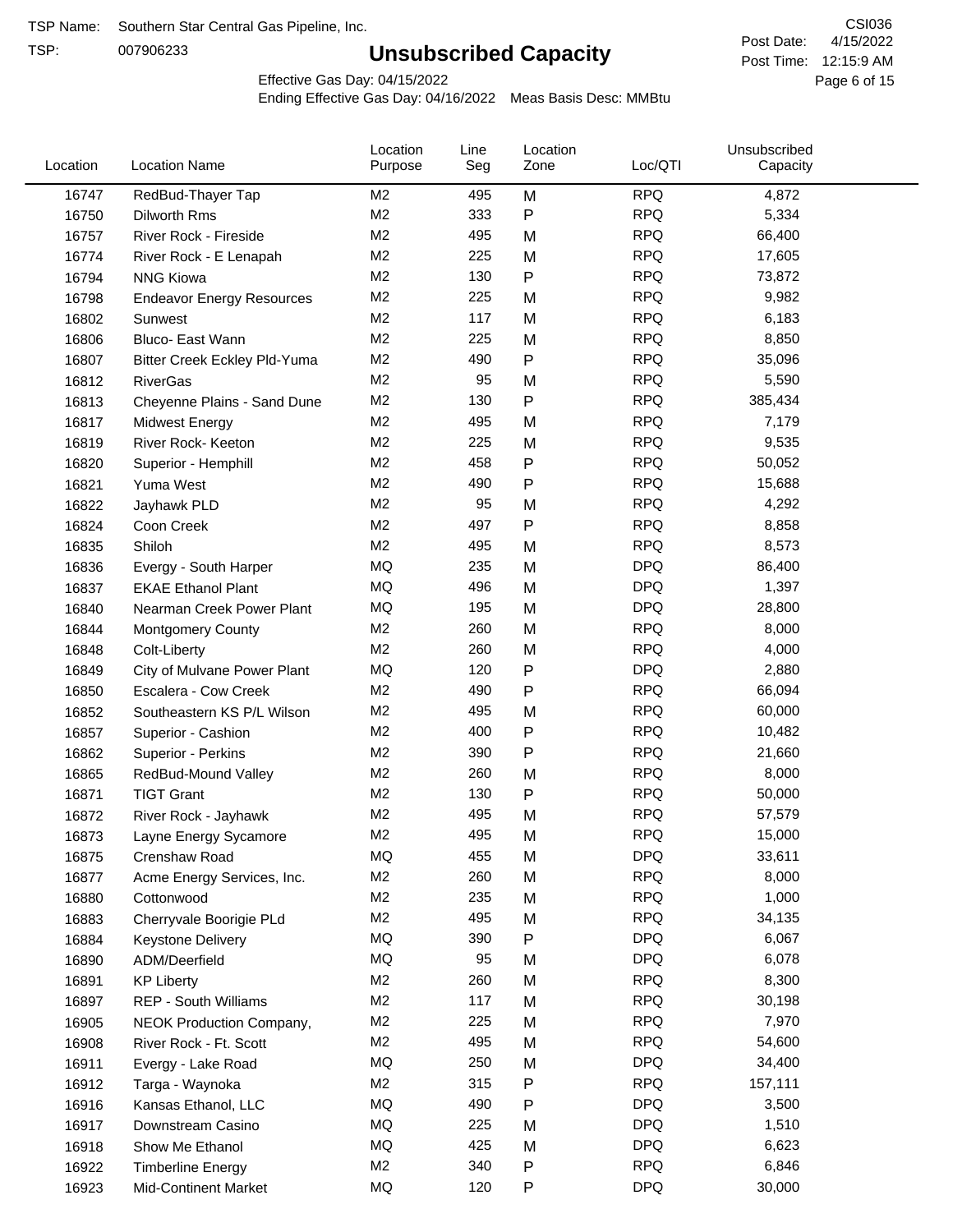TSP:

# **Unsubscribed Capacity**

4/15/2022 Page 7 of 15 Post Time: 12:15:9 AM CSI036 Post Date:

Effective Gas Day: 04/15/2022

| Location | <b>Location Name</b>                | Location<br>Purpose | Line<br>Seg | Location<br>Zone | Loc/QTI    | Unsubscribed<br>Capacity |  |
|----------|-------------------------------------|---------------------|-------------|------------------|------------|--------------------------|--|
| 16931    | Midwest Energy - Goodman            | MQ                  | 490         | ${\sf P}$        | <b>DPQ</b> | 8,000                    |  |
| 16933    | Westar Emporia Energy               | MQ                  | 140         | M                | <b>DPQ</b> | 106,202                  |  |
| 16935    | River Rock - Graybill               | M <sub>2</sub>      | 260         | M                | <b>RPQ</b> | 23,168                   |  |
| 16941    | REP - Independence CDP              | M <sub>2</sub>      | 117         | M                | <b>RPQ</b> | 29,270                   |  |
| 16942    | <b>Big Timber</b>                   | M <sub>2</sub>      | 490         | $\mathsf{P}$     | <b>RPQ</b> | 49,356                   |  |
| 16945    | ETC Texas Pipeline Antelope         | M <sub>2</sub>      | 458         | $\mathsf{P}$     | <b>RPQ</b> | 110,000                  |  |
| 16949    | Summit Branson                      | MQ                  | 455         | M                | <b>DPQ</b> | 62,208                   |  |
| 16952    | <b>Overland Park</b>                | MQ                  | 115         | M                | <b>DPQ</b> | 77,485                   |  |
| 16953    | Merriam                             | MQ                  | 115         | M                | <b>DPQ</b> | 123,624                  |  |
| 16955    | Mustang Gas Products, LLC           | M <sub>2</sub>      | 405         | ${\sf P}$        | <b>RPQ</b> | 25,550                   |  |
| 16956    | Superior - Ford                     | M <sub>2</sub>      | 130         | $\mathsf{P}$     | <b>RPQ</b> | 17,375                   |  |
| 16962    | Summit Sedalia                      | MQ                  | 235         | M                | <b>DPQ</b> | 0                        |  |
| 16967    | Noble Energy - Lilli                | M <sub>2</sub>      | 490         | P                | <b>RPQ</b> | 40,863                   |  |
| 16972    | <b>ONG Norman</b>                   | MQ                  | 385         | P                | <b>DPQ</b> | 40                       |  |
| 16975    | Superior - Spring Creek             | M <sub>2</sub>      | 315         | P                | <b>RPQ</b> | 7,680                    |  |
| 16976    | Bettis Asphalt & Construction       | MQ                  | 180         | M                | <b>DPQ</b> | 3,216                    |  |
| 16977    | <b>KGS Kansas Star Casino</b>       | MQ                  | 333         | ${\sf P}$        | <b>DPQ</b> | 144                      |  |
| 16980    | <b>Black Hills Colwich</b>          | MQ                  | 120         | P                | <b>DPQ</b> | 9,995                    |  |
| 16981    | Superior - Bellmon                  | M <sub>2</sub>      | 380         | ${\sf P}$        | <b>RPQ</b> | 63,800                   |  |
| 16983    | DCP Midstream - Ellis               | MQ                  | 458         | P                | <b>DPQ</b> | 6,702                    |  |
| 16988    | Atmos Energy - W. Lawrence          | MQ                  | 180         | M                | <b>DPQ</b> | 127                      |  |
| 16991    | Williams Midstream North Alva       | <b>MQ</b>           | 315         | $\mathsf{P}$     | <b>DPQ</b> | 1,992                    |  |
| 16992    | <b>ONG Ottawa</b>                   | MQ                  | 225         | M                | <b>DPQ</b> | 0                        |  |
| 16993    | Farmer's Gas                        | MQ                  | 130         | $\mathsf{P}$     | <b>DPQ</b> | 9,000                    |  |
| 16996    | Scout Sublette Delivery             | MQ                  | 130         | P                | <b>DPQ</b> | 100                      |  |
| 16997    | Devon Energy Medford Station        | M <sub>2</sub>      | 315         | P                | <b>RPQ</b> | 30,000                   |  |
| 16998    | Cheyenne Light, Fuel and            | MQ                  | 490         | P                | <b>DPQ</b> | 90,800                   |  |
| 16999    | ETC - Crescent                      | M <sub>2</sub>      | 400         | ${\sf P}$        | <b>RPQ</b> | 35,000                   |  |
| 17000    | Bourbon County, KS -                | MQ                  | 95          | M                | <b>DPQ</b> |                          |  |
| 17003    | Sunflower Electric Rubart           | MQ                  | 130         | P                | <b>DPQ</b> | 48,808                   |  |
| 17004    | <b>NGPL Beaver</b>                  | MQ                  | 315         | P                | <b>DPQ</b> | 175,000                  |  |
| 17005    | ETC - Rose Valley (Delivery)        | MQ                  | 315         | P                | <b>DPQ</b> | 5,000                    |  |
| 17006    | ETC - Rose Valley                   | M <sub>2</sub>      | 315         | ${\sf P}$        | <b>RPQ</b> | 195,226                  |  |
| 17008    | OMPA Lamb                           | <b>MQ</b>           | 335         | P                | <b>DPQ</b> | 51,383                   |  |
| 17009    | <b>Grasslands Energy Centennial</b> | M <sub>2</sub>      | 490         | P                | <b>RPQ</b> | 25,000                   |  |
| 17010    | Noble Keota Receipt                 | M <sub>2</sub>      | 490         | P                | <b>RPQ</b> | 52,200                   |  |
| 17011    | Noble Keota Delivery                | MQ                  | 490         | P                | <b>DPQ</b> | 52,200                   |  |
| 17013    | Enlink - Battle Ridge               | M <sub>2</sub>      | 390         | P                | <b>RPQ</b> | 31,824                   |  |
| 17021    | <b>TIGT Yuma</b>                    | M <sub>2</sub>      | 490         | $\mathsf{P}$     | <b>RPQ</b> | 24,562                   |  |
| 17033    | Kickapoo Nation School              | MQ                  | 90          | M                | <b>DPQ</b> | 300                      |  |
| 17034    | ENVIA Energy Oklahoma City,         | MQ                  | 400         | P                | <b>DPQ</b> | 3,888                    |  |
| 17035    | Ameren Columbia                     | MQ                  | 235         | M                | <b>DPQ</b> | 35,512                   |  |
| 17036    | <b>Coffeyville Resources</b>        | MQ                  | 260         | M                | <b>DPQ</b> | 39,992                   |  |
| 17050    | Atmos - Forest View                 | MQ                  | 190         | M                | <b>DPQ</b> | 4,058                    |  |
| 17052    | ONG NW Oklahoma City                | MQ                  | 340         | P                | <b>DPQ</b> | 39,000                   |  |
| 17054    | <b>ONG Guthrie</b>                  | MQ                  | 400         | P                | <b>DPQ</b> | 4,799                    |  |
| 17055    | ETC Texas Pipeline Nash             | MQ                  | 458         | $\mathsf{P}$     | <b>DPQ</b> | 1,500                    |  |
| 17056    | Blue Mountain - Chisholm Trail      | M <sub>2</sub>      | 340         | P                | <b>RPQ</b> | 72,000                   |  |
|          |                                     | MQ                  | 380         | P                | <b>DPQ</b> | 3,000                    |  |
| 17057    | City of Tonkawa                     |                     |             |                  |            |                          |  |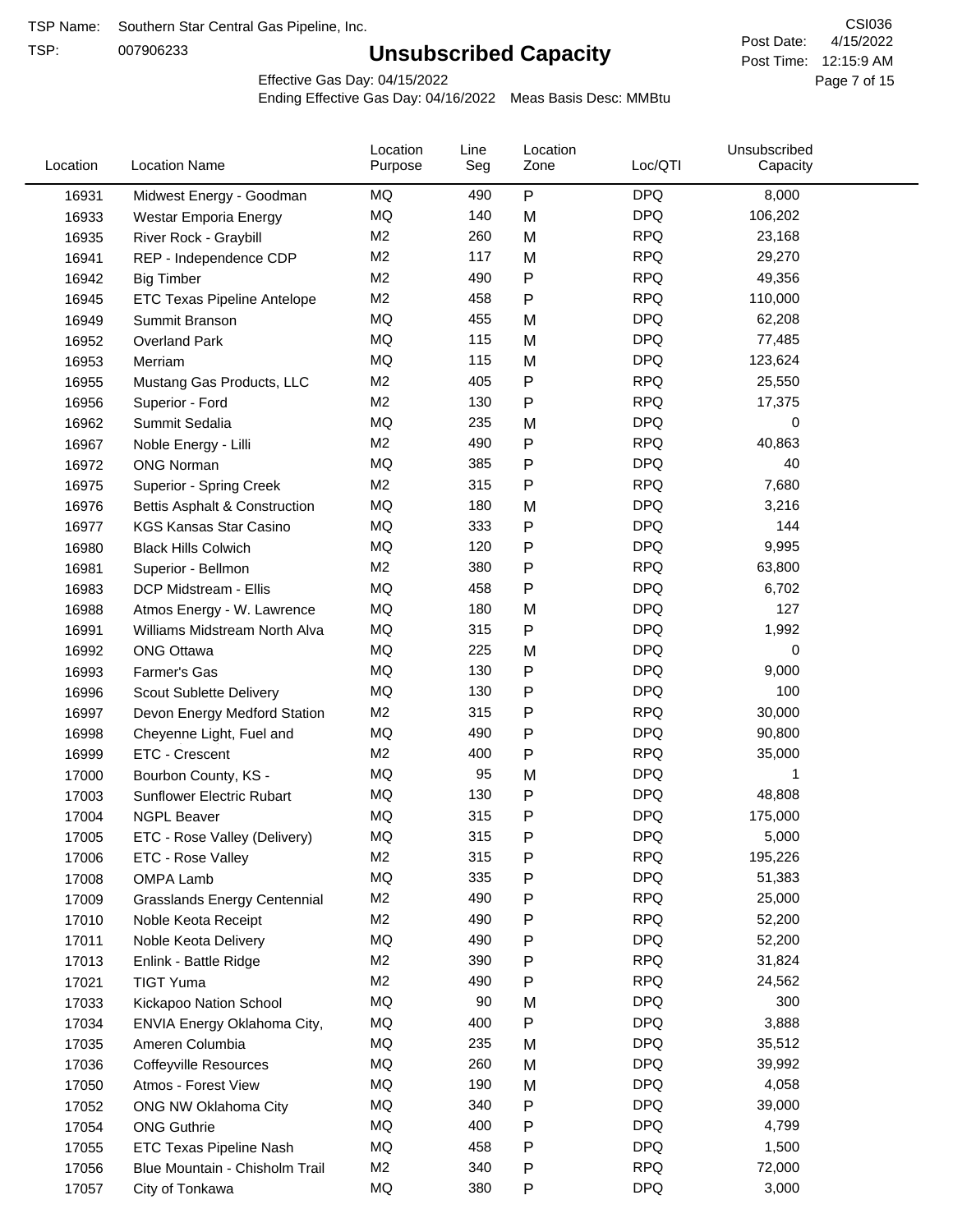TSP:

# **Unsubscribed Capacity**

4/15/2022 Page 8 of 15 Post Time: 12:15:9 AM CSI036 Post Date:

Effective Gas Day: 04/15/2022

| Location | <b>Location Name</b>           | Location<br>Purpose | Line<br>Seg | Location<br>Zone | Loc/QTI    | Unsubscribed<br>Capacity |  |
|----------|--------------------------------|---------------------|-------------|------------------|------------|--------------------------|--|
| 17058    | RPP - Hamm Landfill            | M <sub>2</sub>      | 195         | M                | <b>RPQ</b> | 2,500                    |  |
| 17060    | Atmos-Elk City                 | MQ                  | 87          | M                | <b>DPQ</b> | 216                      |  |
| 17064    | Koch - Enid                    | MQ                  | 405         | ${\sf P}$        | <b>DPQ</b> | 0                        |  |
| 17065    | Canyon - Redcliff (Receipt)    | M <sub>2</sub>      | 458         | ${\sf P}$        | <b>RPQ</b> | 180,000                  |  |
| 17066    | Canyon - Redcliff (Delivery)   | MQ                  | 458         | P                | <b>DPQ</b> | 6,175                    |  |
| 17067    | Blue Mountain - Chisholm Trail | M <sub>2</sub>      | 340         | ${\sf P}$        | <b>RPQ</b> | 70,000                   |  |
| 17068    | <b>EOIT Alfalfa</b>            | M <sub>2</sub>      | 458         | P                | <b>RPQ</b> | 200,000                  |  |
| 17069    | <b>NGPL Carter</b>             | <b>MQ</b>           | 385         | ${\sf P}$        | <b>DPQ</b> | 65,000                   |  |
| 17080    | <b>ONEOK Bakken Pipeline</b>   | MQ                  | 490         | P                | <b>DPQ</b> | 360                      |  |
| 17086    | NGPL - Mutual                  | MQ                  | 458         | ${\sf P}$        | <b>DPQ</b> | 150,000                  |  |
| 17087    | REX-St.Joe                     | M <sub>2</sub>      | 250         | M                | <b>RPQ</b> | 78,606                   |  |
| 17091    | OGT - Maysville                | M <sub>2</sub>      | 385         | ${\sf P}$        | <b>RPQ</b> | 110,000                  |  |
| 17096    | Northern Natural-Kiowa         | <b>MQ</b>           | 130         | ${\sf P}$        | <b>DPQ</b> | 100,000                  |  |
| 17104    | Black Hills - Plevna, KS TB    | <b>MQ</b>           | 130         | P                | <b>DPQ</b> | 480                      |  |
| 17105    | WIC - Cheyenne Hub             | M <sub>2</sub>      | 490         | ${\sf P}$        | <b>RPQ</b> | 144,000                  |  |
| 17113    | NGPL - Ford County Receipt     | M <sub>2</sub>      | 130         | P                | <b>RPQ</b> | 190,400                  |  |
| 17119    | Waste Mgmt RNG Receipt         | M <sub>2</sub>      | 400         | P                | <b>RPQ</b> | 2,976                    |  |
| 17404    | Anderson                       | MQ                  | 423         | M                | <b>DPQ</b> | 1,130                    |  |
| 17406    | Ash Grove, Walnut Grove & Wil  | MQ                  | 455         | M                | <b>DPQ</b> | 2,595                    |  |
| 17408    | Aurora                         | MQ                  | 455         | M                | <b>DPQ</b> | 850                      |  |
| 17410    | <b>Billings Mo</b>             | MQ                  | 455         | M                | <b>DPQ</b> | 2,918                    |  |
| 17414    | Clever Mo                      | <b>MQ</b>           | 455         | M                | <b>DPQ</b> | 738                      |  |
| 17416    | Crane Mo                       | MQ                  | 455         | M                | <b>DPQ</b> | 2,944                    |  |
| 17418    | Diamond                        | <b>MQ</b>           | 455         | M                | <b>DPQ</b> | 546                      |  |
| 17426    | Freistatt                      | <b>MQ</b>           | 455         | M                | <b>DPQ</b> | 256                      |  |
| 17430    | Goodman                        | MQ                  | 423         | M                | <b>DPQ</b> | 625                      |  |
| 17448    | Lanagan                        | MQ                  | 423         | M                | <b>DPQ</b> | 337                      |  |
| 17452    | Marionville                    | MQ                  | 455         | M                | <b>DPQ</b> | 1,119                    |  |
| 17454    | Monett                         | MQ                  | 455         | M                | <b>DPQ</b> | 25,276                   |  |
| 17456    | Mt Vernon & Verona             | MQ                  | 455         | M                | <b>DPQ</b> | 4,407                    |  |
| 17458    | Neosho                         | <b>MQ</b>           | 455         | M                | <b>DPQ</b> | 8,597                    |  |
| 17460    | Noel & North Noel              | MQ                  | 423         | M                | <b>DPQ</b> | 19,472                   |  |
| 17462    | Nixa & Ozark                   | MQ                  | 455         | M                | <b>DPQ</b> | 5,340                    |  |
| 17464    | Pierce City                    | MQ                  | 455         | M                | <b>DPQ</b> | 3,281                    |  |
| 17466    | Pineville                      | MQ                  | 423         | M                | <b>DPQ</b> | 302                      |  |
| 17472    | Republic                       | MQ                  | 455         | M                | <b>DPQ</b> | 883                      |  |
| 17476    | Sarcoxie                       | MQ                  | 455         | M                | <b>DPQ</b> | 2,828                    |  |
| 17478    | Seneca                         | MQ                  | 225         | M                | <b>DPQ</b> | 9,873                    |  |
| 17492    | Wentworth                      | MQ                  | 455         | M                | <b>DPQ</b> | 193                      |  |
| 18328    | Goessel                        | MQ                  | 140         | M                | <b>DPQ</b> | 62                       |  |
| 18356    | Newton                         | MQ                  | 120         | ${\sf P}$        | <b>DPQ</b> | 21,538                   |  |
| 19000    | Scout Jayhawk Delivery         | MQ                  | 130         | P                | <b>DPQ</b> | 185,442                  |  |
| 19548    | Lyndon                         | MQ                  | 140         | M                | <b>DPQ</b> | 655                      |  |
| 19552    | Melvern                        | MQ                  | 493         | M                | <b>DPQ</b> | 42                       |  |
| 19554    | Michigan Valley                | MQ                  | 140         | M                | <b>DPQ</b> | 339                      |  |
| 19564    | Pomona                         | MQ                  | 140         | M                | <b>DPQ</b> | 1,579                    |  |
| 19568    | Quenemo                        | MQ                  | 140         | M                | <b>DPQ</b> | 255                      |  |
| 19576    | Scranton                       | MQ                  | 140         | M                | <b>DPQ</b> | 632                      |  |
| 19608    | Baldwin                        | $\sf{MQ}$           | 180         | M                | <b>DPQ</b> | 2,754                    |  |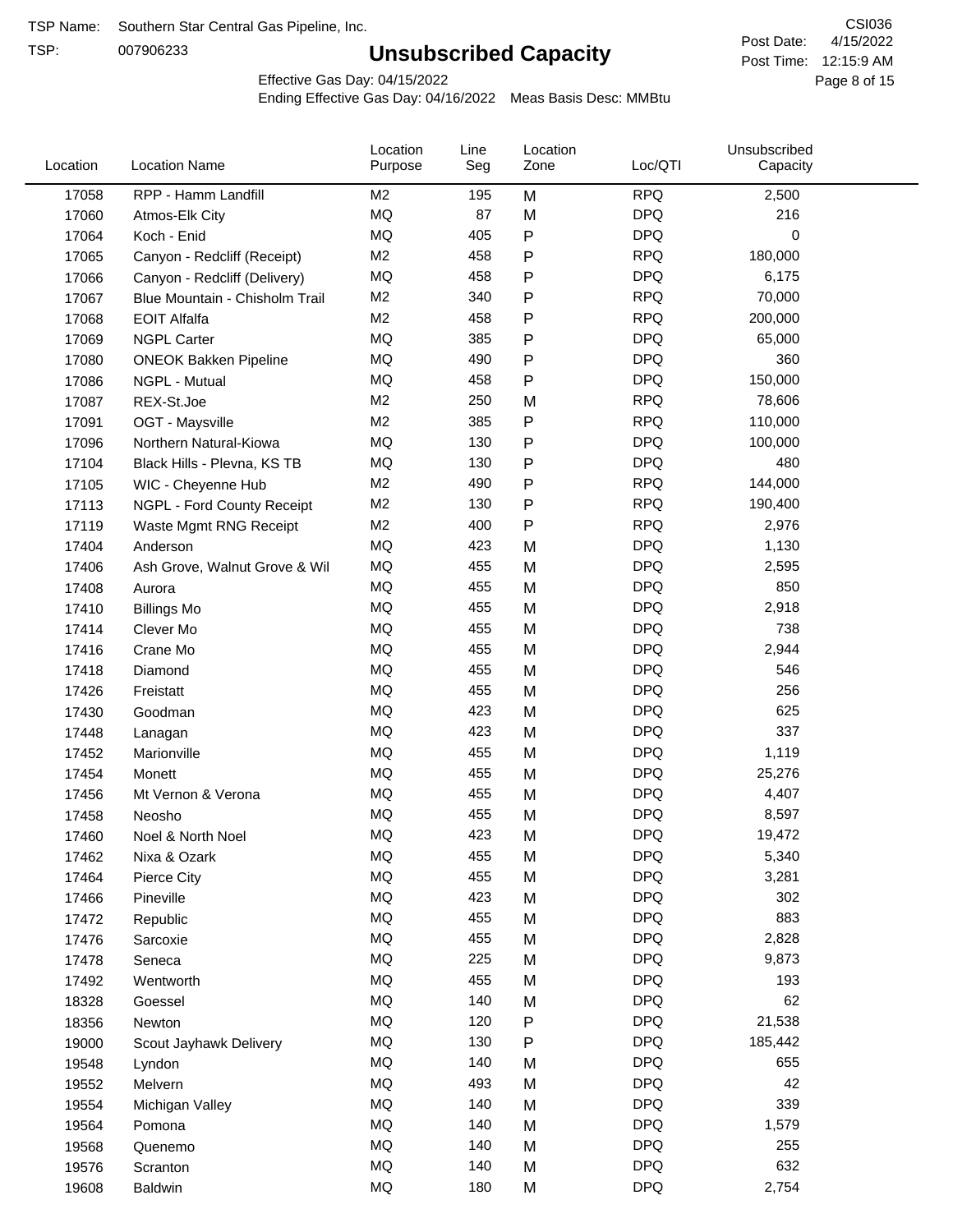TSP:

# **Unsubscribed Capacity**

4/15/2022 Page 9 of 15 Post Time: 12:15:9 AM CSI036 Post Date:

Effective Gas Day: 04/15/2022

| <b>DPQ</b><br><b>MQ</b><br>14<br>190<br>M<br>19620<br>Edgerton<br>MQ<br><b>DPQ</b><br>190<br>2,755<br>M<br>19628<br>Gardner<br><b>MQ</b><br>180<br><b>DPQ</b><br>109<br>M<br>19648<br>Lecompton<br><b>MQ</b><br><b>DPQ</b><br>37<br>190<br>19650<br>M<br>Le Loup<br><b>MQ</b><br><b>DPQ</b><br>493<br>M<br>6,129<br>19660<br>Ottawa<br><b>MQ</b><br><b>DPQ</b><br>407<br>180<br>M<br>19664<br>Perry<br><b>MQ</b><br><b>DPQ</b><br>130<br>496<br>M<br>19666<br>Princeton<br><b>MQ</b><br><b>DPQ</b><br>374<br>496<br>19672<br>M<br>Richmond<br><b>DPQ</b><br><b>MQ</b><br>27<br>19676<br>496<br>M<br>Scipio<br>MQ<br>235<br>M<br><b>DPQ</b><br>291<br>19678<br>Somerset & Rural<br><b>MQ</b><br><b>DPQ</b><br>195<br>M<br>7,420<br>19684<br>Tonganoxie<br><b>MQ</b><br><b>DPQ</b><br>190<br>M<br>2,007<br>19690<br>Wellsville<br><b>MQ</b><br><b>DPQ</b><br>360<br>95<br>20709<br>M<br><b>Bronson Etc</b><br><b>DPQ</b><br><b>MQ</b><br>26<br>495<br>M<br>20712<br>Carlyle<br><b>MQ</b><br><b>DPQ</b><br>586<br>495<br>M<br>20714<br>Cherryvale<br><b>DPQ</b><br><b>MQ</b><br>M<br>50<br>2,347<br>20716<br>Colony<br><b>MQ</b><br><b>DPQ</b><br>495<br>54<br>20720<br>M<br>Dennis<br><b>MQ</b><br><b>DPQ</b><br>409<br>495<br>M<br>20725<br>Erie<br><b>MQ</b><br><b>DPQ</b><br>1,457<br>495<br>M<br>20730<br>Gas City & La Harpe<br><b>MQ</b><br>M<br><b>DPQ</b><br>495<br>19,497<br>20764<br>Parsons<br>MQ<br><b>DPQ</b><br>495<br>18<br>20766<br>Petrolia<br>M<br><b>MQ</b><br><b>DPQ</b><br>84<br>220<br>M<br>20768<br>Piqua<br><b>DPQ</b><br><b>MQ</b><br>495<br>45<br>20775<br>South Mound<br>M<br><b>DPQ</b><br><b>MQ</b><br>88<br>495<br>M<br>20785<br>Thayer<br><b>MQ</b><br>M<br><b>DPQ</b><br>658<br>95<br>20788<br>Walnut & St Paul<br><b>MQ</b><br><b>DPQ</b><br>495<br>M<br>1,122<br>20792<br>Welda<br><b>MQ</b><br><b>DPQ</b><br>225<br>M<br>1,830<br>21008<br><b>Baxter Springs</b><br><b>MQ</b><br><b>DPQ</b><br>260<br>2,639<br>21015<br>M<br>Columbus<br><b>MQ</b><br><b>DPQ</b><br>156<br>260<br>M<br>21018<br>Crestline<br>MQ<br><b>DPQ</b><br>95<br>31,139<br>Fort Scott<br>M<br>21021<br><b>MQ</b><br>260<br><b>DPQ</b><br>M<br>3,023<br>21024<br>Galena & Empire City<br><b>MQ</b><br>225<br><b>DPQ</b><br>52<br>21048<br>M<br>Lowell<br>MQ<br>260<br><b>DPQ</b><br>148<br>M<br>21055<br>N Riverton<br>$\sf{MQ}$<br><b>DPQ</b><br>260<br>2,588<br>M<br>21060<br>Oswego<br><b>MQ</b><br><b>DPQ</b><br>473<br>225<br>M<br>21080<br>Treece<br>MQ<br><b>DPQ</b><br>250<br>88,184<br>23576<br>St Joseph<br>M<br><b>DPQ</b><br>MQ<br>180<br>207<br>24228<br>M<br>Grantville<br><b>DPQ</b><br>MQ<br>177<br>180<br>24252<br>M<br>Meriden<br>$\sf{MQ}$<br><b>DPQ</b><br>696<br>180<br>M<br>24276<br>Shawnee Heights<br>$\sf{MQ}$<br><b>DPQ</b><br>180<br>152,652<br>24280<br>M<br>Topeka<br>MQ<br><b>DPQ</b><br>425<br>95<br>26304<br>Alma<br>M<br>MQ<br><b>DPQ</b><br>163<br>425<br>M<br>26308<br>Blackburn | Location | <b>Location Name</b> | Location<br>Purpose | Line<br>Seg | Location<br>Zone | Loc/QTI    | Unsubscribed<br>Capacity |  |
|---------------------------------------------------------------------------------------------------------------------------------------------------------------------------------------------------------------------------------------------------------------------------------------------------------------------------------------------------------------------------------------------------------------------------------------------------------------------------------------------------------------------------------------------------------------------------------------------------------------------------------------------------------------------------------------------------------------------------------------------------------------------------------------------------------------------------------------------------------------------------------------------------------------------------------------------------------------------------------------------------------------------------------------------------------------------------------------------------------------------------------------------------------------------------------------------------------------------------------------------------------------------------------------------------------------------------------------------------------------------------------------------------------------------------------------------------------------------------------------------------------------------------------------------------------------------------------------------------------------------------------------------------------------------------------------------------------------------------------------------------------------------------------------------------------------------------------------------------------------------------------------------------------------------------------------------------------------------------------------------------------------------------------------------------------------------------------------------------------------------------------------------------------------------------------------------------------------------------------------------------------------------------------------------------------------------------------------------------------------------------------------------------------------------------------------------------------------------------------------------------------------------------------------------------------------------------------------------------------------------------------------------------------------------------------------------------------------------------------------------------------------------------------------------------------------------------------------------------------------------------------------------------------------------------|----------|----------------------|---------------------|-------------|------------------|------------|--------------------------|--|
|                                                                                                                                                                                                                                                                                                                                                                                                                                                                                                                                                                                                                                                                                                                                                                                                                                                                                                                                                                                                                                                                                                                                                                                                                                                                                                                                                                                                                                                                                                                                                                                                                                                                                                                                                                                                                                                                                                                                                                                                                                                                                                                                                                                                                                                                                                                                                                                                                                                                                                                                                                                                                                                                                                                                                                                                                                                                                                                           |          |                      |                     |             |                  |            |                          |  |
|                                                                                                                                                                                                                                                                                                                                                                                                                                                                                                                                                                                                                                                                                                                                                                                                                                                                                                                                                                                                                                                                                                                                                                                                                                                                                                                                                                                                                                                                                                                                                                                                                                                                                                                                                                                                                                                                                                                                                                                                                                                                                                                                                                                                                                                                                                                                                                                                                                                                                                                                                                                                                                                                                                                                                                                                                                                                                                                           |          |                      |                     |             |                  |            |                          |  |
|                                                                                                                                                                                                                                                                                                                                                                                                                                                                                                                                                                                                                                                                                                                                                                                                                                                                                                                                                                                                                                                                                                                                                                                                                                                                                                                                                                                                                                                                                                                                                                                                                                                                                                                                                                                                                                                                                                                                                                                                                                                                                                                                                                                                                                                                                                                                                                                                                                                                                                                                                                                                                                                                                                                                                                                                                                                                                                                           |          |                      |                     |             |                  |            |                          |  |
|                                                                                                                                                                                                                                                                                                                                                                                                                                                                                                                                                                                                                                                                                                                                                                                                                                                                                                                                                                                                                                                                                                                                                                                                                                                                                                                                                                                                                                                                                                                                                                                                                                                                                                                                                                                                                                                                                                                                                                                                                                                                                                                                                                                                                                                                                                                                                                                                                                                                                                                                                                                                                                                                                                                                                                                                                                                                                                                           |          |                      |                     |             |                  |            |                          |  |
|                                                                                                                                                                                                                                                                                                                                                                                                                                                                                                                                                                                                                                                                                                                                                                                                                                                                                                                                                                                                                                                                                                                                                                                                                                                                                                                                                                                                                                                                                                                                                                                                                                                                                                                                                                                                                                                                                                                                                                                                                                                                                                                                                                                                                                                                                                                                                                                                                                                                                                                                                                                                                                                                                                                                                                                                                                                                                                                           |          |                      |                     |             |                  |            |                          |  |
|                                                                                                                                                                                                                                                                                                                                                                                                                                                                                                                                                                                                                                                                                                                                                                                                                                                                                                                                                                                                                                                                                                                                                                                                                                                                                                                                                                                                                                                                                                                                                                                                                                                                                                                                                                                                                                                                                                                                                                                                                                                                                                                                                                                                                                                                                                                                                                                                                                                                                                                                                                                                                                                                                                                                                                                                                                                                                                                           |          |                      |                     |             |                  |            |                          |  |
|                                                                                                                                                                                                                                                                                                                                                                                                                                                                                                                                                                                                                                                                                                                                                                                                                                                                                                                                                                                                                                                                                                                                                                                                                                                                                                                                                                                                                                                                                                                                                                                                                                                                                                                                                                                                                                                                                                                                                                                                                                                                                                                                                                                                                                                                                                                                                                                                                                                                                                                                                                                                                                                                                                                                                                                                                                                                                                                           |          |                      |                     |             |                  |            |                          |  |
|                                                                                                                                                                                                                                                                                                                                                                                                                                                                                                                                                                                                                                                                                                                                                                                                                                                                                                                                                                                                                                                                                                                                                                                                                                                                                                                                                                                                                                                                                                                                                                                                                                                                                                                                                                                                                                                                                                                                                                                                                                                                                                                                                                                                                                                                                                                                                                                                                                                                                                                                                                                                                                                                                                                                                                                                                                                                                                                           |          |                      |                     |             |                  |            |                          |  |
|                                                                                                                                                                                                                                                                                                                                                                                                                                                                                                                                                                                                                                                                                                                                                                                                                                                                                                                                                                                                                                                                                                                                                                                                                                                                                                                                                                                                                                                                                                                                                                                                                                                                                                                                                                                                                                                                                                                                                                                                                                                                                                                                                                                                                                                                                                                                                                                                                                                                                                                                                                                                                                                                                                                                                                                                                                                                                                                           |          |                      |                     |             |                  |            |                          |  |
|                                                                                                                                                                                                                                                                                                                                                                                                                                                                                                                                                                                                                                                                                                                                                                                                                                                                                                                                                                                                                                                                                                                                                                                                                                                                                                                                                                                                                                                                                                                                                                                                                                                                                                                                                                                                                                                                                                                                                                                                                                                                                                                                                                                                                                                                                                                                                                                                                                                                                                                                                                                                                                                                                                                                                                                                                                                                                                                           |          |                      |                     |             |                  |            |                          |  |
|                                                                                                                                                                                                                                                                                                                                                                                                                                                                                                                                                                                                                                                                                                                                                                                                                                                                                                                                                                                                                                                                                                                                                                                                                                                                                                                                                                                                                                                                                                                                                                                                                                                                                                                                                                                                                                                                                                                                                                                                                                                                                                                                                                                                                                                                                                                                                                                                                                                                                                                                                                                                                                                                                                                                                                                                                                                                                                                           |          |                      |                     |             |                  |            |                          |  |
|                                                                                                                                                                                                                                                                                                                                                                                                                                                                                                                                                                                                                                                                                                                                                                                                                                                                                                                                                                                                                                                                                                                                                                                                                                                                                                                                                                                                                                                                                                                                                                                                                                                                                                                                                                                                                                                                                                                                                                                                                                                                                                                                                                                                                                                                                                                                                                                                                                                                                                                                                                                                                                                                                                                                                                                                                                                                                                                           |          |                      |                     |             |                  |            |                          |  |
|                                                                                                                                                                                                                                                                                                                                                                                                                                                                                                                                                                                                                                                                                                                                                                                                                                                                                                                                                                                                                                                                                                                                                                                                                                                                                                                                                                                                                                                                                                                                                                                                                                                                                                                                                                                                                                                                                                                                                                                                                                                                                                                                                                                                                                                                                                                                                                                                                                                                                                                                                                                                                                                                                                                                                                                                                                                                                                                           |          |                      |                     |             |                  |            |                          |  |
|                                                                                                                                                                                                                                                                                                                                                                                                                                                                                                                                                                                                                                                                                                                                                                                                                                                                                                                                                                                                                                                                                                                                                                                                                                                                                                                                                                                                                                                                                                                                                                                                                                                                                                                                                                                                                                                                                                                                                                                                                                                                                                                                                                                                                                                                                                                                                                                                                                                                                                                                                                                                                                                                                                                                                                                                                                                                                                                           |          |                      |                     |             |                  |            |                          |  |
|                                                                                                                                                                                                                                                                                                                                                                                                                                                                                                                                                                                                                                                                                                                                                                                                                                                                                                                                                                                                                                                                                                                                                                                                                                                                                                                                                                                                                                                                                                                                                                                                                                                                                                                                                                                                                                                                                                                                                                                                                                                                                                                                                                                                                                                                                                                                                                                                                                                                                                                                                                                                                                                                                                                                                                                                                                                                                                                           |          |                      |                     |             |                  |            |                          |  |
|                                                                                                                                                                                                                                                                                                                                                                                                                                                                                                                                                                                                                                                                                                                                                                                                                                                                                                                                                                                                                                                                                                                                                                                                                                                                                                                                                                                                                                                                                                                                                                                                                                                                                                                                                                                                                                                                                                                                                                                                                                                                                                                                                                                                                                                                                                                                                                                                                                                                                                                                                                                                                                                                                                                                                                                                                                                                                                                           |          |                      |                     |             |                  |            |                          |  |
|                                                                                                                                                                                                                                                                                                                                                                                                                                                                                                                                                                                                                                                                                                                                                                                                                                                                                                                                                                                                                                                                                                                                                                                                                                                                                                                                                                                                                                                                                                                                                                                                                                                                                                                                                                                                                                                                                                                                                                                                                                                                                                                                                                                                                                                                                                                                                                                                                                                                                                                                                                                                                                                                                                                                                                                                                                                                                                                           |          |                      |                     |             |                  |            |                          |  |
|                                                                                                                                                                                                                                                                                                                                                                                                                                                                                                                                                                                                                                                                                                                                                                                                                                                                                                                                                                                                                                                                                                                                                                                                                                                                                                                                                                                                                                                                                                                                                                                                                                                                                                                                                                                                                                                                                                                                                                                                                                                                                                                                                                                                                                                                                                                                                                                                                                                                                                                                                                                                                                                                                                                                                                                                                                                                                                                           |          |                      |                     |             |                  |            |                          |  |
|                                                                                                                                                                                                                                                                                                                                                                                                                                                                                                                                                                                                                                                                                                                                                                                                                                                                                                                                                                                                                                                                                                                                                                                                                                                                                                                                                                                                                                                                                                                                                                                                                                                                                                                                                                                                                                                                                                                                                                                                                                                                                                                                                                                                                                                                                                                                                                                                                                                                                                                                                                                                                                                                                                                                                                                                                                                                                                                           |          |                      |                     |             |                  |            |                          |  |
|                                                                                                                                                                                                                                                                                                                                                                                                                                                                                                                                                                                                                                                                                                                                                                                                                                                                                                                                                                                                                                                                                                                                                                                                                                                                                                                                                                                                                                                                                                                                                                                                                                                                                                                                                                                                                                                                                                                                                                                                                                                                                                                                                                                                                                                                                                                                                                                                                                                                                                                                                                                                                                                                                                                                                                                                                                                                                                                           |          |                      |                     |             |                  |            |                          |  |
|                                                                                                                                                                                                                                                                                                                                                                                                                                                                                                                                                                                                                                                                                                                                                                                                                                                                                                                                                                                                                                                                                                                                                                                                                                                                                                                                                                                                                                                                                                                                                                                                                                                                                                                                                                                                                                                                                                                                                                                                                                                                                                                                                                                                                                                                                                                                                                                                                                                                                                                                                                                                                                                                                                                                                                                                                                                                                                                           |          |                      |                     |             |                  |            |                          |  |
|                                                                                                                                                                                                                                                                                                                                                                                                                                                                                                                                                                                                                                                                                                                                                                                                                                                                                                                                                                                                                                                                                                                                                                                                                                                                                                                                                                                                                                                                                                                                                                                                                                                                                                                                                                                                                                                                                                                                                                                                                                                                                                                                                                                                                                                                                                                                                                                                                                                                                                                                                                                                                                                                                                                                                                                                                                                                                                                           |          |                      |                     |             |                  |            |                          |  |
|                                                                                                                                                                                                                                                                                                                                                                                                                                                                                                                                                                                                                                                                                                                                                                                                                                                                                                                                                                                                                                                                                                                                                                                                                                                                                                                                                                                                                                                                                                                                                                                                                                                                                                                                                                                                                                                                                                                                                                                                                                                                                                                                                                                                                                                                                                                                                                                                                                                                                                                                                                                                                                                                                                                                                                                                                                                                                                                           |          |                      |                     |             |                  |            |                          |  |
|                                                                                                                                                                                                                                                                                                                                                                                                                                                                                                                                                                                                                                                                                                                                                                                                                                                                                                                                                                                                                                                                                                                                                                                                                                                                                                                                                                                                                                                                                                                                                                                                                                                                                                                                                                                                                                                                                                                                                                                                                                                                                                                                                                                                                                                                                                                                                                                                                                                                                                                                                                                                                                                                                                                                                                                                                                                                                                                           |          |                      |                     |             |                  |            |                          |  |
|                                                                                                                                                                                                                                                                                                                                                                                                                                                                                                                                                                                                                                                                                                                                                                                                                                                                                                                                                                                                                                                                                                                                                                                                                                                                                                                                                                                                                                                                                                                                                                                                                                                                                                                                                                                                                                                                                                                                                                                                                                                                                                                                                                                                                                                                                                                                                                                                                                                                                                                                                                                                                                                                                                                                                                                                                                                                                                                           |          |                      |                     |             |                  |            |                          |  |
|                                                                                                                                                                                                                                                                                                                                                                                                                                                                                                                                                                                                                                                                                                                                                                                                                                                                                                                                                                                                                                                                                                                                                                                                                                                                                                                                                                                                                                                                                                                                                                                                                                                                                                                                                                                                                                                                                                                                                                                                                                                                                                                                                                                                                                                                                                                                                                                                                                                                                                                                                                                                                                                                                                                                                                                                                                                                                                                           |          |                      |                     |             |                  |            |                          |  |
|                                                                                                                                                                                                                                                                                                                                                                                                                                                                                                                                                                                                                                                                                                                                                                                                                                                                                                                                                                                                                                                                                                                                                                                                                                                                                                                                                                                                                                                                                                                                                                                                                                                                                                                                                                                                                                                                                                                                                                                                                                                                                                                                                                                                                                                                                                                                                                                                                                                                                                                                                                                                                                                                                                                                                                                                                                                                                                                           |          |                      |                     |             |                  |            |                          |  |
|                                                                                                                                                                                                                                                                                                                                                                                                                                                                                                                                                                                                                                                                                                                                                                                                                                                                                                                                                                                                                                                                                                                                                                                                                                                                                                                                                                                                                                                                                                                                                                                                                                                                                                                                                                                                                                                                                                                                                                                                                                                                                                                                                                                                                                                                                                                                                                                                                                                                                                                                                                                                                                                                                                                                                                                                                                                                                                                           |          |                      |                     |             |                  |            |                          |  |
|                                                                                                                                                                                                                                                                                                                                                                                                                                                                                                                                                                                                                                                                                                                                                                                                                                                                                                                                                                                                                                                                                                                                                                                                                                                                                                                                                                                                                                                                                                                                                                                                                                                                                                                                                                                                                                                                                                                                                                                                                                                                                                                                                                                                                                                                                                                                                                                                                                                                                                                                                                                                                                                                                                                                                                                                                                                                                                                           |          |                      |                     |             |                  |            |                          |  |
|                                                                                                                                                                                                                                                                                                                                                                                                                                                                                                                                                                                                                                                                                                                                                                                                                                                                                                                                                                                                                                                                                                                                                                                                                                                                                                                                                                                                                                                                                                                                                                                                                                                                                                                                                                                                                                                                                                                                                                                                                                                                                                                                                                                                                                                                                                                                                                                                                                                                                                                                                                                                                                                                                                                                                                                                                                                                                                                           |          |                      |                     |             |                  |            |                          |  |
|                                                                                                                                                                                                                                                                                                                                                                                                                                                                                                                                                                                                                                                                                                                                                                                                                                                                                                                                                                                                                                                                                                                                                                                                                                                                                                                                                                                                                                                                                                                                                                                                                                                                                                                                                                                                                                                                                                                                                                                                                                                                                                                                                                                                                                                                                                                                                                                                                                                                                                                                                                                                                                                                                                                                                                                                                                                                                                                           |          |                      |                     |             |                  |            |                          |  |
|                                                                                                                                                                                                                                                                                                                                                                                                                                                                                                                                                                                                                                                                                                                                                                                                                                                                                                                                                                                                                                                                                                                                                                                                                                                                                                                                                                                                                                                                                                                                                                                                                                                                                                                                                                                                                                                                                                                                                                                                                                                                                                                                                                                                                                                                                                                                                                                                                                                                                                                                                                                                                                                                                                                                                                                                                                                                                                                           |          |                      |                     |             |                  |            |                          |  |
|                                                                                                                                                                                                                                                                                                                                                                                                                                                                                                                                                                                                                                                                                                                                                                                                                                                                                                                                                                                                                                                                                                                                                                                                                                                                                                                                                                                                                                                                                                                                                                                                                                                                                                                                                                                                                                                                                                                                                                                                                                                                                                                                                                                                                                                                                                                                                                                                                                                                                                                                                                                                                                                                                                                                                                                                                                                                                                                           |          |                      |                     |             |                  |            |                          |  |
|                                                                                                                                                                                                                                                                                                                                                                                                                                                                                                                                                                                                                                                                                                                                                                                                                                                                                                                                                                                                                                                                                                                                                                                                                                                                                                                                                                                                                                                                                                                                                                                                                                                                                                                                                                                                                                                                                                                                                                                                                                                                                                                                                                                                                                                                                                                                                                                                                                                                                                                                                                                                                                                                                                                                                                                                                                                                                                                           |          |                      |                     |             |                  |            |                          |  |
|                                                                                                                                                                                                                                                                                                                                                                                                                                                                                                                                                                                                                                                                                                                                                                                                                                                                                                                                                                                                                                                                                                                                                                                                                                                                                                                                                                                                                                                                                                                                                                                                                                                                                                                                                                                                                                                                                                                                                                                                                                                                                                                                                                                                                                                                                                                                                                                                                                                                                                                                                                                                                                                                                                                                                                                                                                                                                                                           |          |                      |                     |             |                  |            |                          |  |
|                                                                                                                                                                                                                                                                                                                                                                                                                                                                                                                                                                                                                                                                                                                                                                                                                                                                                                                                                                                                                                                                                                                                                                                                                                                                                                                                                                                                                                                                                                                                                                                                                                                                                                                                                                                                                                                                                                                                                                                                                                                                                                                                                                                                                                                                                                                                                                                                                                                                                                                                                                                                                                                                                                                                                                                                                                                                                                                           |          |                      |                     |             |                  |            |                          |  |
|                                                                                                                                                                                                                                                                                                                                                                                                                                                                                                                                                                                                                                                                                                                                                                                                                                                                                                                                                                                                                                                                                                                                                                                                                                                                                                                                                                                                                                                                                                                                                                                                                                                                                                                                                                                                                                                                                                                                                                                                                                                                                                                                                                                                                                                                                                                                                                                                                                                                                                                                                                                                                                                                                                                                                                                                                                                                                                                           |          |                      |                     |             |                  |            |                          |  |
|                                                                                                                                                                                                                                                                                                                                                                                                                                                                                                                                                                                                                                                                                                                                                                                                                                                                                                                                                                                                                                                                                                                                                                                                                                                                                                                                                                                                                                                                                                                                                                                                                                                                                                                                                                                                                                                                                                                                                                                                                                                                                                                                                                                                                                                                                                                                                                                                                                                                                                                                                                                                                                                                                                                                                                                                                                                                                                                           |          |                      |                     |             |                  |            |                          |  |
|                                                                                                                                                                                                                                                                                                                                                                                                                                                                                                                                                                                                                                                                                                                                                                                                                                                                                                                                                                                                                                                                                                                                                                                                                                                                                                                                                                                                                                                                                                                                                                                                                                                                                                                                                                                                                                                                                                                                                                                                                                                                                                                                                                                                                                                                                                                                                                                                                                                                                                                                                                                                                                                                                                                                                                                                                                                                                                                           |          |                      |                     |             |                  |            |                          |  |
|                                                                                                                                                                                                                                                                                                                                                                                                                                                                                                                                                                                                                                                                                                                                                                                                                                                                                                                                                                                                                                                                                                                                                                                                                                                                                                                                                                                                                                                                                                                                                                                                                                                                                                                                                                                                                                                                                                                                                                                                                                                                                                                                                                                                                                                                                                                                                                                                                                                                                                                                                                                                                                                                                                                                                                                                                                                                                                                           |          |                      |                     |             |                  |            |                          |  |
|                                                                                                                                                                                                                                                                                                                                                                                                                                                                                                                                                                                                                                                                                                                                                                                                                                                                                                                                                                                                                                                                                                                                                                                                                                                                                                                                                                                                                                                                                                                                                                                                                                                                                                                                                                                                                                                                                                                                                                                                                                                                                                                                                                                                                                                                                                                                                                                                                                                                                                                                                                                                                                                                                                                                                                                                                                                                                                                           |          |                      |                     |             |                  |            |                          |  |
|                                                                                                                                                                                                                                                                                                                                                                                                                                                                                                                                                                                                                                                                                                                                                                                                                                                                                                                                                                                                                                                                                                                                                                                                                                                                                                                                                                                                                                                                                                                                                                                                                                                                                                                                                                                                                                                                                                                                                                                                                                                                                                                                                                                                                                                                                                                                                                                                                                                                                                                                                                                                                                                                                                                                                                                                                                                                                                                           |          |                      |                     |             |                  |            |                          |  |
|                                                                                                                                                                                                                                                                                                                                                                                                                                                                                                                                                                                                                                                                                                                                                                                                                                                                                                                                                                                                                                                                                                                                                                                                                                                                                                                                                                                                                                                                                                                                                                                                                                                                                                                                                                                                                                                                                                                                                                                                                                                                                                                                                                                                                                                                                                                                                                                                                                                                                                                                                                                                                                                                                                                                                                                                                                                                                                                           | 26312    | Carrollton           | MQ                  | 425         | M                | <b>DPQ</b> | 2,523                    |  |
| <b>MQ</b><br><b>DPQ</b><br>425<br>M<br>1,576<br>26314<br>Concordia                                                                                                                                                                                                                                                                                                                                                                                                                                                                                                                                                                                                                                                                                                                                                                                                                                                                                                                                                                                                                                                                                                                                                                                                                                                                                                                                                                                                                                                                                                                                                                                                                                                                                                                                                                                                                                                                                                                                                                                                                                                                                                                                                                                                                                                                                                                                                                                                                                                                                                                                                                                                                                                                                                                                                                                                                                                        |          |                      |                     |             |                  |            |                          |  |
| MQ<br><b>DPQ</b><br>425<br>11<br>26316<br>Corder<br>M                                                                                                                                                                                                                                                                                                                                                                                                                                                                                                                                                                                                                                                                                                                                                                                                                                                                                                                                                                                                                                                                                                                                                                                                                                                                                                                                                                                                                                                                                                                                                                                                                                                                                                                                                                                                                                                                                                                                                                                                                                                                                                                                                                                                                                                                                                                                                                                                                                                                                                                                                                                                                                                                                                                                                                                                                                                                     |          |                      |                     |             |                  |            |                          |  |
| MQ<br><b>DPQ</b><br>206<br>425<br>26325<br>M<br>Emma                                                                                                                                                                                                                                                                                                                                                                                                                                                                                                                                                                                                                                                                                                                                                                                                                                                                                                                                                                                                                                                                                                                                                                                                                                                                                                                                                                                                                                                                                                                                                                                                                                                                                                                                                                                                                                                                                                                                                                                                                                                                                                                                                                                                                                                                                                                                                                                                                                                                                                                                                                                                                                                                                                                                                                                                                                                                      |          |                      |                     |             |                  |            |                          |  |
| MQ<br><b>DPQ</b><br>425<br>28,860<br>26332<br>M<br>Higginsville                                                                                                                                                                                                                                                                                                                                                                                                                                                                                                                                                                                                                                                                                                                                                                                                                                                                                                                                                                                                                                                                                                                                                                                                                                                                                                                                                                                                                                                                                                                                                                                                                                                                                                                                                                                                                                                                                                                                                                                                                                                                                                                                                                                                                                                                                                                                                                                                                                                                                                                                                                                                                                                                                                                                                                                                                                                           |          |                      |                     |             |                  |            |                          |  |
| $\sf{MQ}$<br><b>DPQ</b><br>235<br>M<br>16,700<br>26344<br>Knobnoster                                                                                                                                                                                                                                                                                                                                                                                                                                                                                                                                                                                                                                                                                                                                                                                                                                                                                                                                                                                                                                                                                                                                                                                                                                                                                                                                                                                                                                                                                                                                                                                                                                                                                                                                                                                                                                                                                                                                                                                                                                                                                                                                                                                                                                                                                                                                                                                                                                                                                                                                                                                                                                                                                                                                                                                                                                                      |          |                      |                     |             |                  |            |                          |  |
| $\sf{MQ}$<br><b>DPQ</b><br>111<br>235<br>26348<br>M<br>La Monte                                                                                                                                                                                                                                                                                                                                                                                                                                                                                                                                                                                                                                                                                                                                                                                                                                                                                                                                                                                                                                                                                                                                                                                                                                                                                                                                                                                                                                                                                                                                                                                                                                                                                                                                                                                                                                                                                                                                                                                                                                                                                                                                                                                                                                                                                                                                                                                                                                                                                                                                                                                                                                                                                                                                                                                                                                                           |          |                      |                     |             |                  |            |                          |  |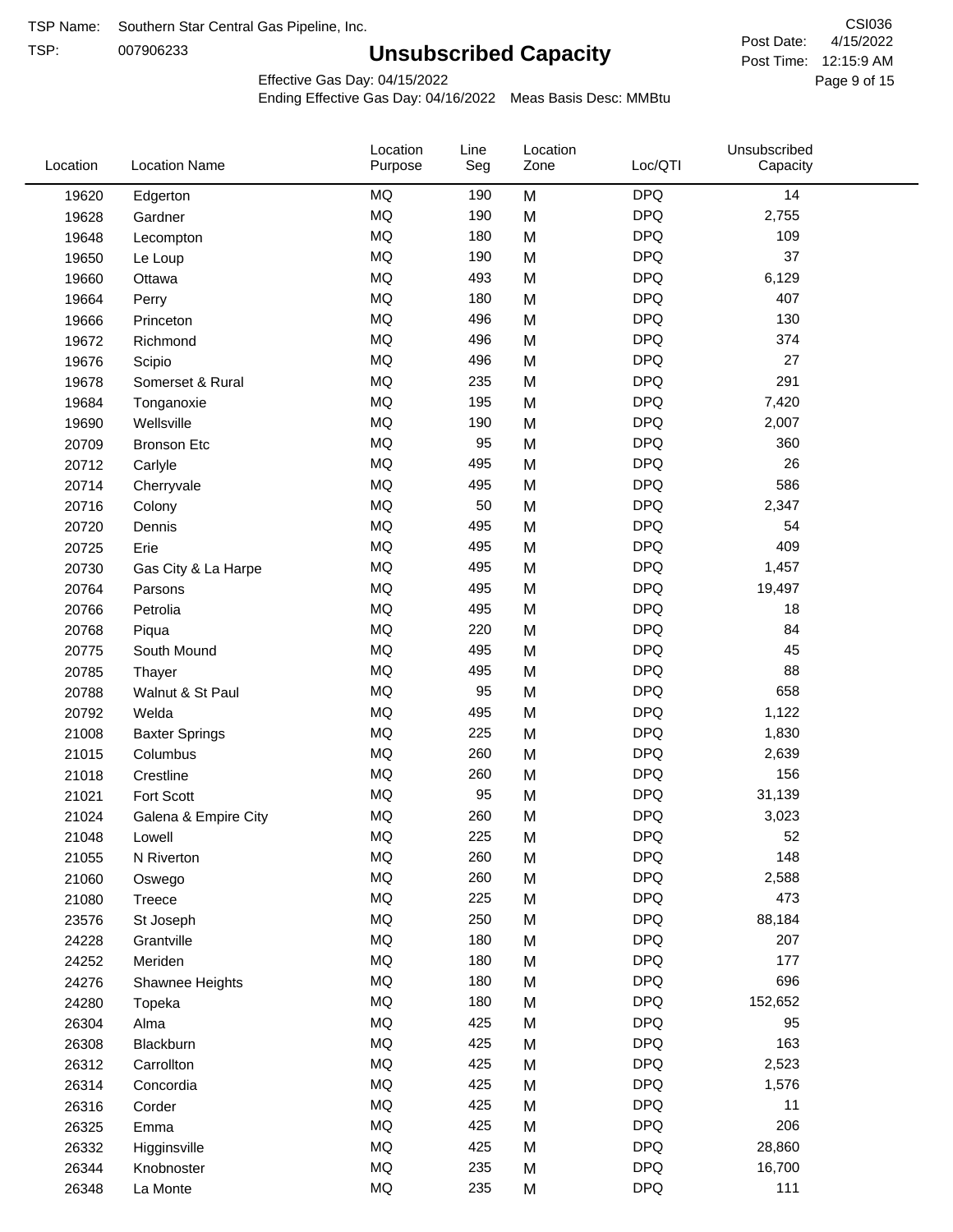TSP:

# **Unsubscribed Capacity**

4/15/2022 Page 10 of 15 Post Time: 12:15:9 AM CSI036 Post Date:

Unsubscribed

Effective Gas Day: 04/15/2022

Location

Ending Effective Gas Day: 04/16/2022 Meas Basis Desc: MMBtu

Line

Location

| Location | <b>Location Name</b>          | Purpose   | Seg    | Zone         | Loc/QTI    | Capacity |  |
|----------|-------------------------------|-----------|--------|--------------|------------|----------|--|
| 26352    | Mt Leonard                    | <b>MQ</b> | 425    | M            | <b>DPQ</b> | 167      |  |
| 26356    | Norborne                      | <b>MQ</b> | 425    | M            | <b>DPQ</b> | 1,901    |  |
| 26376    | Slater                        | <b>MQ</b> | 425    | M            | <b>DPQ</b> | 471      |  |
| 26378    | <b>Sweet Springs</b>          | <b>MQ</b> | 425    | M            | <b>DPQ</b> | 584      |  |
| 26392    | Warrensburg                   | <b>MQ</b> | 235    | M            | <b>DPQ</b> | 10,551   |  |
| 26394    | Waverly                       | MQ        | 425    | M            | <b>DPQ</b> | 378      |  |
| 27015    | <b>Belle Plaine</b>           | <b>MQ</b> | 333    | ${\sf P}$    | <b>DPQ</b> | 150      |  |
| 27020    | Bentley                       | <b>MQ</b> | 120    | P            | <b>DPQ</b> | 217      |  |
| 27035    | Derby                         | <b>MQ</b> | 120    | P            | <b>DPQ</b> | 7,759    |  |
| 27040    | Andover                       | <b>MQ</b> | 300    | M            | <b>DPQ</b> | 166      |  |
| 27050    | Haysville                     | <b>MQ</b> | 120    | $\mathsf{P}$ | <b>DPQ</b> | 9,455    |  |
| 27060    | Mulvane                       | <b>MQ</b> | 120    | $\mathsf{P}$ | <b>DPQ</b> | 9,778    |  |
| 27065    | Rose Hill                     | <b>MQ</b> | 295    | P            | <b>DPQ</b> | 5,386    |  |
| 27070    | Sedgwick                      | <b>MQ</b> | 120    | P            | <b>DPQ</b> | 7,149    |  |
| 27080    | Udall                         | <b>MQ</b> | 333    | P            | <b>DPQ</b> | 538      |  |
| 27085    | <b>Valley Center</b>          | <b>MQ</b> | 120    | P            | <b>DPQ</b> | 51,875   |  |
| 27092    | Wichita                       | <b>MQ</b> | 120    | P            | <b>DPQ</b> | 259,947  |  |
| 29001    | Atchison                      | <b>MQ</b> | 90     | M            | <b>DPQ</b> | 20,786   |  |
| 29002    | Emporia                       | <b>MQ</b> | 140    | M            | <b>DPQ</b> | 15,524   |  |
| 29003    | Leavenworth                   | <b>MQ</b> | 195    | M            | <b>DPQ</b> | 14,939   |  |
| 29005    | Effingham                     | <b>MQ</b> | 90     | M            | <b>DPQ</b> | 269      |  |
| 30804    | Abbyville                     | <b>MQ</b> | 130    | P            | <b>DPQ</b> | 195      |  |
| 34612    | Altamont                      | <b>MQ</b> | 260    | M            | <b>DPQ</b> | 119      |  |
| 35013    | Americus                      | <b>MQ</b> | 140    | M            | <b>DPQ</b> | 31       |  |
| 35515    | ANR Alden                     | <b>MQ</b> | 490    | P            | <b>DPQ</b> | 135,571  |  |
| 36918    | Argonia                       | <b>MQ</b> | 120    | P            | <b>DPQ</b> | 15       |  |
| 37100    | Wynona                        | <b>MQ</b> | 334    | $\mathsf{P}$ | <b>DPQ</b> | 287      |  |
| 37118    | Hominy                        | MQ        | 357    | ${\sf P}$    | <b>DPQ</b> | 91       |  |
| 37172    | <b>Black Hills Hutchinson</b> | MQ        | 130    | P            | <b>DPQ</b> | 15,360   |  |
| 37175    | EGT Jane - Delivery           | <b>MQ</b> | 423    | M            | <b>DPQ</b> | 216,201  |  |
| 38021    | Auburn                        | <b>MQ</b> | 180    | M            | <b>DPQ</b> | 756      |  |
| 38522    | <b>Avant Utilities</b>        | MQ        | 357    | P            | <b>DPQ</b> | 157      |  |
| 41709    | <b>Billings</b>               | MQ        | 380    | P            | <b>DPQ</b> | 2,032    |  |
| 42915    | Springfield                   | MQ        | 455    | M            | <b>DPQ</b> | 698,615  |  |
| 44021    | Burlingame                    | MQ        | 140    | M            | <b>DPQ</b> | 1,686    |  |
| 44121    | Alfalfa City Ok               | MQ        | 315    | ${\sf P}$    | <b>DPQ</b> | 394      |  |
| 45301    | Cassoday                      | MQ        | 140    | M            | <b>DPQ</b> | 0        |  |
| 46608    | Chanute                       | <b>MQ</b> | 495    | M            | <b>DPQ</b> | 51,665   |  |
| 46809    | Florence                      | MQ        | 140    | M            | <b>DPQ</b> | 1,001    |  |
| 47412    | Cleveland                     | MQ        | 357    | P            | <b>DPQ</b> | 1,569    |  |
| 47641    | CIG Riner                     | MQ        | 490    | P            | <b>DPQ</b> | 62,965   |  |
| 48015    | Bourbon County, KS            | MQ        | 95     | M            | <b>DPQ</b> | 4,627    |  |
| 48301    | Copan                         | MQ        | 497    | ${\sf P}$    | <b>DPQ</b> | 358      |  |
| 55502    | Danville                      | <b>MQ</b> | 120    | P            | <b>DPQ</b> | 166      |  |
| 56601    | Denison                       | <b>MQ</b> | $90\,$ | M            | <b>DPQ</b> | 79       |  |
| 58518    | Drumright                     | MQ        | 390    | P            | <b>DPQ</b> | 4,485    |  |
| 60706    | Peckham                       | MQ        | 117    | M            | <b>DPQ</b> | 67       |  |
| 62810    | Black Hills - Enterprise TB   | MQ        | 130    | P            | <b>DPQ</b> | 990      |  |
| 63919    | Eskridge                      | MQ        | 140    | M            | <b>DPQ</b> | 820      |  |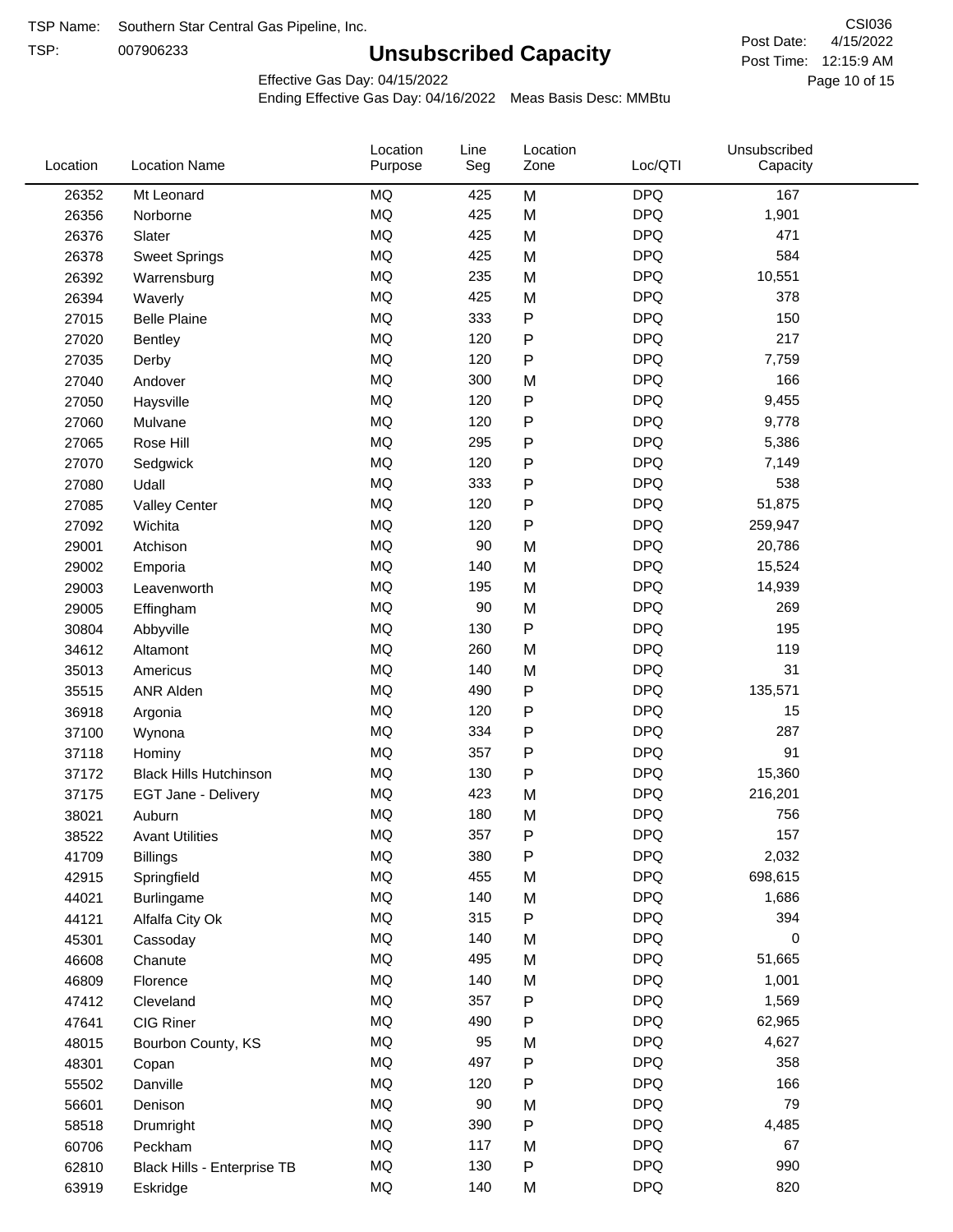TSP:

# **Unsubscribed Capacity**

4/15/2022 Page 11 of 15 Post Time: 12:15:9 AM CSI036 Post Date:

Unsubscribed

Effective Gas Day: 04/15/2022

Location

Ending Effective Gas Day: 04/16/2022 Meas Basis Desc: MMBtu

Line

Location

| Location | <b>Location Name</b>          | Purpose   | Seg | Zone         | Loc/QTI    | Capacity |  |
|----------|-------------------------------|-----------|-----|--------------|------------|----------|--|
| 68015    | Ford                          | MQ        | 130 | ${\sf P}$    | <b>DPQ</b> | 424      |  |
| 68518    | Freedom                       | MQ        | 315 | P            | <b>DPQ</b> | 12       |  |
| 70408    | Garnett KS                    | MQ        | 496 | M            | <b>DPQ</b> | 15,099   |  |
| 70610    | Gate                          | MQ        | 315 | P            | <b>DPQ</b> | 63       |  |
| 74416    | Pocasset                      | <b>MQ</b> | 340 | P            | <b>DPQ</b> | 96       |  |
| 77118    | Granby                        | MQ        | 455 | M            | <b>DPQ</b> | 816      |  |
| 77308    | <b>Bonner Springs Ks</b>      | MQ        | 190 | M            | <b>DPQ</b> | 7,104    |  |
| 77512    | Eureka, Toronto & Neal        | MQ        | 140 | M            | <b>DPQ</b> | 2,306    |  |
| 77705    | Anthony                       | MQ        | 120 | ${\sf P}$    | <b>DPQ</b> | 26,858   |  |
| 80312    | Hamilton Ks                   | MQ        | 140 | M            | <b>DPQ</b> | 445      |  |
| 80515    | Atmos - Strong Cty &          | $\sf{MQ}$ | 140 | M            | <b>DPQ</b> | 27       |  |
| 83418    | Howard Ks                     | MQ        | 498 | M            | <b>DPQ</b> | 3,629    |  |
| 84021    | Humboldt Ks                   | MQ        | 495 | M            | <b>DPQ</b> | 4,390    |  |
| 86717    | Iola Ks                       | MQ        | 495 | M            | <b>DPQ</b> | 10,749   |  |
| 96108    | <b>Black Hills - Lawrence</b> | MQ        | 180 | M            | <b>DPQ</b> | 45,466   |  |
| 96912    | Kechi Ks                      | MQ        | 120 | $\mathsf{P}$ | <b>DPQ</b> | 150      |  |
| 97112    | Copeland                      | MQ        | 130 | $\mathsf{P}$ | <b>DPQ</b> | 15,628   |  |
| 102512   | Lebo                          | MQ        | 493 | M            | <b>DPQ</b> | 273      |  |
| 103101   | Lenapah                       | MQ        | 225 | M            | <b>DPQ</b> | 249      |  |
| 104615   | Liberal                       | MQ        | 260 | M            | <b>DPQ</b> | 204      |  |
| 108119   | Ochelata                      | MQ        | 357 | P            | <b>DPQ</b> | 168      |  |
| 108221   | Washington                    | MQ        | 497 | P            | <b>DPQ</b> | 395      |  |
| 110412   | McLouth                       | MQ        | 170 | M            | <b>DPQ</b> | 113      |  |
| 110908   | Mannford                      | MQ        | 357 | P            | <b>DPQ</b> | 456      |  |
| 113612   | Webb City, OK TB              | MQ        | 335 | P            | <b>DPQ</b> | 317      |  |
| 113713   | Osage City Ok                 | MQ        | 357 | P            | <b>DPQ</b> | 239      |  |
| 113812   | Clinton & Leeton              | MQ        | 235 | M            | <b>DPQ</b> | 21,928   |  |
| 113852   | Marshall                      | MQ        | 425 | M            | <b>DPQ</b> | 14,581   |  |
| 113856   | Nevada                        | MQ        | 95  | M            | <b>DPQ</b> | 9,333    |  |
| 113864   | <b>Platte City</b>            | MQ        | 250 | M            | <b>DPQ</b> | 2,890    |  |
| 113872   | Lexington-Richmond-Henrietta  | MQ        | 425 | M            | <b>DPQ</b> | 3,022    |  |
| 113876   | Sedalia                       | MQ        | 235 | M            | <b>DPQ</b> | 26,188   |  |
| 113880   | Tracy                         | $\sf{MQ}$ | 250 | M            | <b>DPQ</b> | 135      |  |
| 113892   | Weston                        | MQ        | 250 | M            | <b>DPQ</b> | 1,140    |  |
| 118121   | Mulberry                      | $\sf{MQ}$ | 260 | M            | <b>DPQ</b> | 239      |  |
| 118321   | Mulhall                       | MQ        | 400 | P            | <b>DPQ</b> | 150      |  |
| 120000   | Spire                         | MQ        | 235 | M            | <b>DPQ</b> | 13,115   |  |
| 121110   | Neodesha                      | MQ        | 495 | M            | <b>DPQ</b> | 6,410    |  |
| 121315   | Neosho Rapids                 | $\sf{MQ}$ | 493 | M            | <b>DPQ</b> | 289      |  |
| 121415   | <b>NGPL Barton</b>            | MQ        | 490 | Ρ            | <b>DPQ</b> | 184,224  |  |
| 121515   | NGPL Ford                     | MQ        | 130 | P            | <b>DPQ</b> | 259,500  |  |
| 122715   | Afton-Fairland-Grove-Jay      | MQ        | 225 | M            | <b>DPQ</b> | 6,793    |  |
| 122915   | Norwich                       | MQ        | 120 | P            | <b>DPQ</b> | 124      |  |
| 125315   | Oilton                        | MQ        | 357 | P            | <b>DPQ</b> | 1,130    |  |
| 129311   | <b>ONG Harper County</b>      | MQ        | 315 | P            | <b>DPQ</b> | 7,083    |  |
| 129712   | Olivet                        | MQ        | 493 | M            | <b>DPQ</b> | 24       |  |
| 130001   | Orlando                       | MQ        | 400 | ${\sf P}$    | <b>DPQ</b> | 219      |  |
| 132018   | Oronogo                       | $\sf{MQ}$ | 450 | M            | <b>DPQ</b> | 256      |  |
| 132519   | Osage City Ks                 | $\sf{MQ}$ | 140 | M            | <b>DPQ</b> | 3,551    |  |
|          |                               |           |     |              |            |          |  |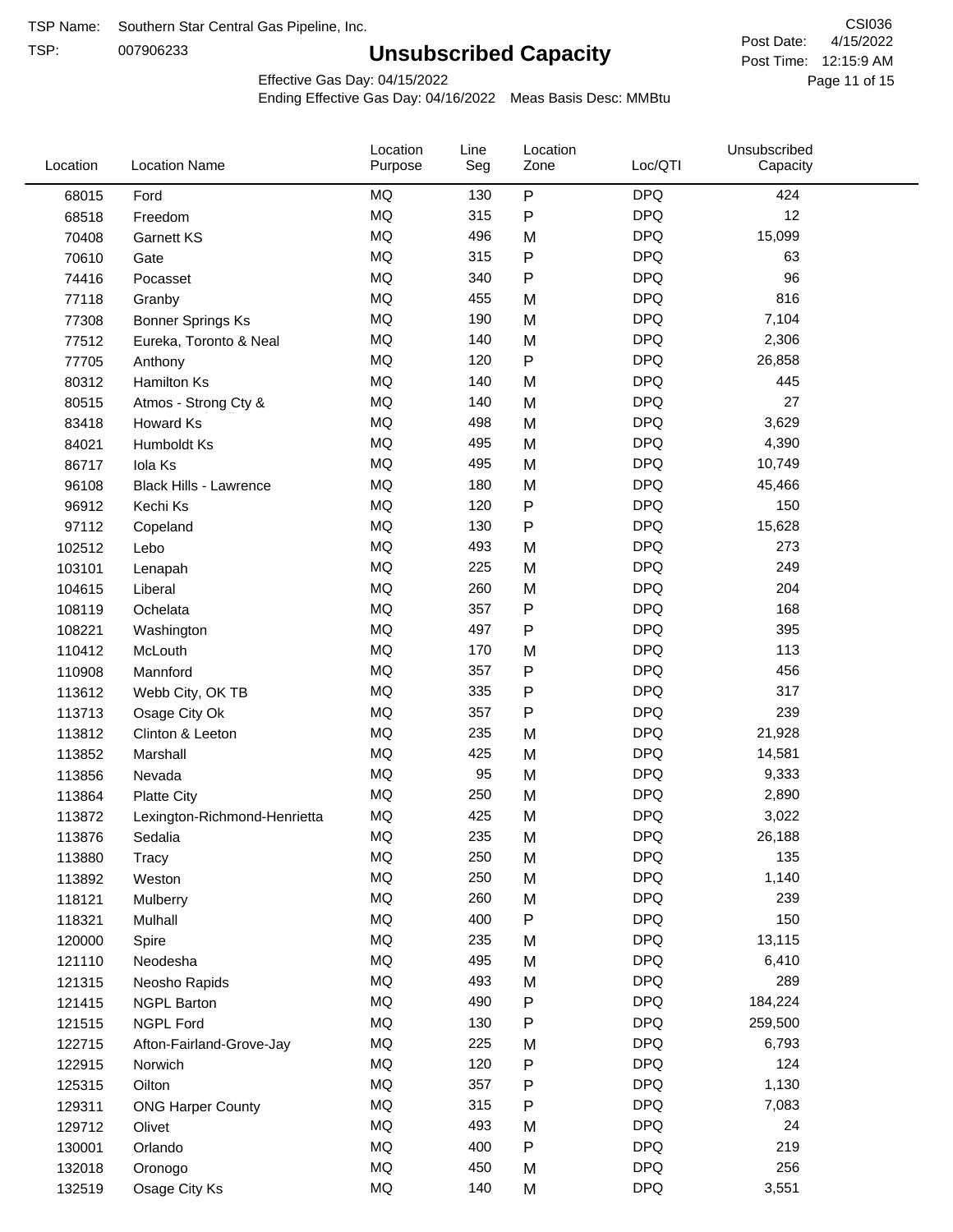TSP:

# **Unsubscribed Capacity**

4/15/2022 Page 12 of 15 Post Time: 12:15:9 AM CSI036 Post Date:

Effective Gas Day: 04/15/2022

| Location | <b>Location Name</b>             | Location<br>Purpose | Line<br>Seg | Location<br>Zone | Loc/QTI    | Unsubscribed<br>Capacity |  |
|----------|----------------------------------|---------------------|-------------|------------------|------------|--------------------------|--|
| 135533   | PEPL Princeton                   | <b>MQ</b>           | 496         | M                | <b>DPQ</b> | 106,178                  |  |
| 135808   | Partridge                        | MQ                  | 130         | P                | <b>DPQ</b> | 134                      |  |
| 136701   | <b>Black Hills Reno</b>          | MQ                  | 130         | P                | <b>DPQ</b> | 12,912                   |  |
| 137550   | <b>Black Hills South Wichita</b> | MQ                  | 120         | P                | <b>DPQ</b> | 18,975                   |  |
| 139712   | Plattsburg                       | <b>MQ</b>           | 250         | M                | <b>DPQ</b> | 1,764                    |  |
| 145950   | Merino                           | <b>MQ</b>           | 490         | P                | <b>DPQ</b> | 156                      |  |
| 150418   | Ramona                           | <b>MQ</b>           | 357         | P                | <b>DPQ</b> | 396                      |  |
| 151525   | Reading                          | <b>MQ</b>           | 140         | M                | <b>DPQ</b> | 20                       |  |
| 154501   | Nelagoney                        | <b>MQ</b>           | 334         | P                | <b>DPQ</b> | 179                      |  |
| 157025   | Severy                           | <b>MQ</b>           | 498         | M                | <b>DPQ</b> | 142                      |  |
| 163100   | Superior                         | MQ                  | 265         | M                | <b>DPQ</b> | 336                      |  |
| 164725   | Sylvia                           | MQ                  | 130         | P                | <b>DPQ</b> | 141                      |  |
| 168112   | Transwestern Canadian - Del.     | MQ                  | 458         | P                | <b>DPQ</b> | 230,000                  |  |
| 168612   | Chetopa & Rural                  | <b>MQ</b>           | 260         | M                | <b>DPQ</b> | 678                      |  |
| 168620   | Edna & Bartlett                  | <b>MQ</b>           | 260         | M                | <b>DPQ</b> | 248                      |  |
| 172812   | Conner Area                      | <b>MQ</b>           | 195         | M                | <b>DPQ</b> | 139                      |  |
| 172820   | Easton & Lowemont                | MQ                  | 195         | M                | <b>DPQ</b> | 223                      |  |
| 172822   | Savonburg & Elsmore              | MQ                  | 95          | M                | <b>DPQ</b> | 600                      |  |
| 172828   | <b>Fall River</b>                | <b>MQ</b>           | 498         | M                | <b>DPQ</b> | 378                      |  |
| 172832   | Galesburg                        | <b>MQ</b>           | 495         | M                | <b>DPQ</b> | 191                      |  |
| 172834   | Atmos Energy - Olathe            | MQ                  | 190         | M                | <b>DPQ</b> | 23,240                   |  |
| 172836   | Havana                           | MQ                  | 117         | M                | <b>DPQ</b> | 54                       |  |
| 172838   | Hillsdale                        | <b>MQ</b>           | 235         | M                | <b>DPQ</b> | 202                      |  |
| 172844   | Jarbalo                          | <b>MQ</b>           | 170         | M                | <b>DPQ</b> | 146                      |  |
| 172848   | Kickapoo                         | <b>MQ</b>           | 250         | M                | <b>DPQ</b> | 241                      |  |
| 172855   | Liberty                          | MQ                  | 260         | M                | <b>DPQ</b> | 2,880                    |  |
| 172857   | Linwood                          | MQ                  | 195         | M                | <b>DPQ</b> | 330                      |  |
| 172860   | Mc Cune                          | <b>MQ</b>           | 260         | M                | <b>DPQ</b> | 242                      |  |
| 172862   | Moorehead                        | <b>MQ</b>           | 495         | M                | <b>DPQ</b> | 32                       |  |
| 172864   | Moorehead Rural                  | MQ                  | 495         | M                | <b>DPQ</b> | 1,014                    |  |
| 172866   | Mound Valley                     | MQ                  | 260         | M                | <b>DPQ</b> | 101                      |  |
| 172870   | Niotaze                          | MQ                  | 117         | M                | <b>DPQ</b> | 351                      |  |
| 172880   | <b>Pleasant Valley</b>           | MQ                  | 180         | M                | <b>DPQ</b> | 24                       |  |
| 172885   | Reno Area                        | MQ                  | 195         | M                | <b>DPQ</b> | 36                       |  |
| 172892   | Wyandotte                        | MQ                  | 190         | M                | <b>DPQ</b> | 10,018                   |  |
| 172944   | Coffeyville Area                 | $\sf{MQ}$           | 260         | M                | <b>DPQ</b> | 138,016                  |  |
| 173214   | Uniontown                        | MQ                  | 95          | M                | <b>DPQ</b> | 276                      |  |
| 176819   | Viola                            | MQ                  | 120         | P                | <b>DPQ</b> | 120                      |  |
| 180311   | Wakita                           | MQ                  | 315         | P                | <b>DPQ</b> | 74                       |  |
| 181013   | Walton                           | MQ                  | 140         | M                | <b>DPQ</b> | 138                      |  |
| 181715   | Wann                             | MQ                  | 225         | M                | <b>DPQ</b> | 65                       |  |
| 223001   | Atchison Eng Defense Ind Plt     | MQ                  | 90          | M                | <b>DPQ</b> | 137                      |  |
| 224501   | <b>ICI Chemical Plant</b>        | $\sf{MQ}$           | 450         | M                | <b>DPQ</b> | 1,880                    |  |
| 225001   | Augusta Sewage Plant             | MQ                  | 295         | Ρ                | <b>DPQ</b> | 63                       |  |
| 243501   | <b>Beech Aircraft Plant</b>      | MQ                  | 120         | Ρ                | <b>DPQ</b> | 5,725                    |  |
| 253001   | Roenbaugh Lease Irrigation       | MQ                  | 130         | Ρ                | <b>DPQ</b> | 107                      |  |
| 266001   | Boeing No 2 Plant                | MQ                  | 120         | Ρ                | <b>DPQ</b> | 16,419                   |  |
| 274001   | Pleasant Valley Irr.             | MQ                  | 130         | Ρ                | <b>DPQ</b> | 233                      |  |
| 285501   | <b>Buildex Haydite Plant</b>     | MQ                  | 250         | M                | <b>DPQ</b> | 8,075                    |  |
|          |                                  |                     |             |                  |            |                          |  |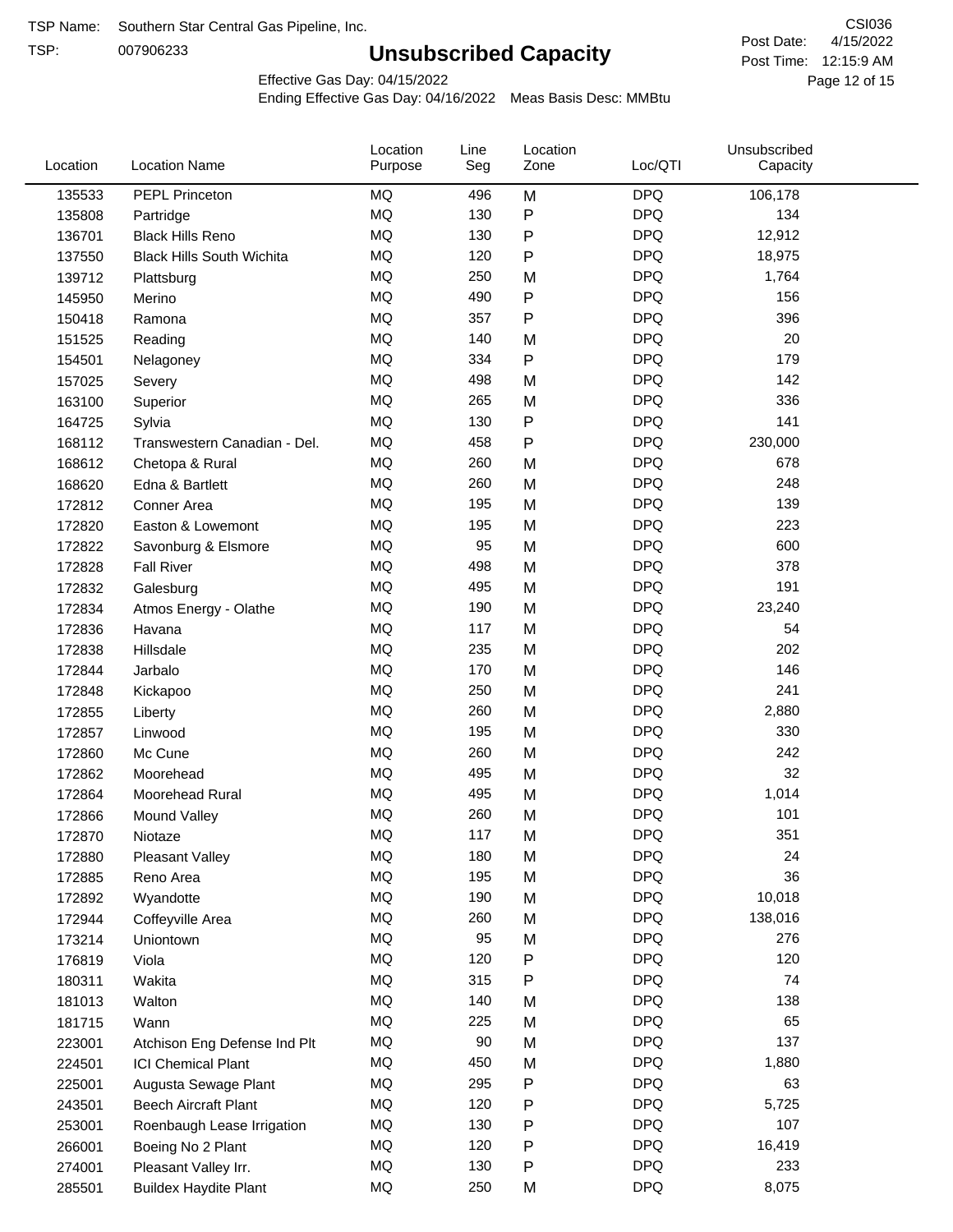TSP:

# **Unsubscribed Capacity**

4/15/2022 Page 13 of 15 Post Time: 12:15:9 AM CSI036 Post Date:

Effective Gas Day: 04/15/2022

| Location | <b>Location Name</b>            | Location<br>Purpose | Line<br>Seg | Location<br>Zone | Loc/QTI    | Unsubscribed<br>Capacity |  |
|----------|---------------------------------|---------------------|-------------|------------------|------------|--------------------------|--|
| 290301   | So Ks & Ok Rr Depot Store &     | MQ                  | 177         | M                | <b>DPQ</b> | $\overline{c}$           |  |
| 297501   | Cargill Salt                    | MQ                  | 315         | P                | <b>DPQ</b> | 639                      |  |
| 298001   | Carlson Prodts Mfg Plant        | MQ                  | 120         | P                | <b>DPQ</b> | 185                      |  |
| 303701   | Central Plain Feedyard          | <b>MQ</b>           | 315         | ${\sf P}$        | <b>DPQ</b> | 151                      |  |
| 310001   | Church SW Irrigation            | <b>MQ</b>           | 130         | P                | <b>DPQ</b> | 60                       |  |
| 329401   | Phillips 66 Ponca City Refinery | MQ                  | 335         | $\mathsf{P}$     | <b>DPQ</b> | 10,000                   |  |
| 332501   | Lawrence Plt Atmos              | MQ                  | 195         | M                | <b>DPQ</b> | 64,427                   |  |
| 334101   | Copeland RE Irrigation          | MQ                  | 130         | ${\sf P}$        | <b>DPQ</b> | 60                       |  |
| 354001   | Derstein Irrigation             | MQ                  | 130         | P                | <b>DPQ</b> | 60                       |  |
| 355001   | Detrixhe S Irrigation           | MQ                  | 458         | P                | <b>DPQ</b> | 66                       |  |
| 363001   | Wilroads Irrigation             | MQ                  | 130         | P                | <b>DPQ</b> | 534                      |  |
| 378501   | <b>Empire Riverton</b>          | MQ                  | 260         | M                | <b>DPQ</b> | 32,727                   |  |
| 378502   | <b>Empire Energy Center</b>     | MQ                  | 455         | M                | <b>DPQ</b> | 99,068                   |  |
| 378503   | <b>Empire Stateline South</b>   | MQ                  | 260         | M                | <b>DPQ</b> | 35,000                   |  |
| 378504   | <b>Empire Stateline North</b>   | MQ                  | 260         | M                | <b>DPQ</b> | 61,589                   |  |
| 383501   | <b>FMC Chemical Plant</b>       | MQ                  | 195         | M                | <b>DPQ</b> | 4,709                    |  |
| 385001   | Farley Machine Shop             | MQ                  | 45          | P                | <b>DPQ</b> | 61                       |  |
| 387001   | <b>PCS Phosphate</b>            | MQ                  | 260         | M                | <b>DPQ</b> | 1,255                    |  |
| 388001   | Dodge City Plt Koch Nitrogen    | MQ                  | 130         | P                | <b>DPQ</b> | 53,235                   |  |
| 411501   | Gaines FD Burkett Lease         | MQ                  | 140         | M                | <b>DPQ</b> | 262                      |  |
| 428601   | Glacier Mckee-Miller-Thrall-Ma  | MQ                  | 140         | M                | <b>DPQ</b> | 126                      |  |
| 433001   | Goodyear Topeka Tire Plant      | MQ                  | 180         | M                | <b>DPQ</b> | 5,724                    |  |
| 435501   | <b>Gospel Church Building</b>   | MQ                  | 195         | M                | <b>DPQ</b> | $\overline{2}$           |  |
| 441300   | Kansas Hugoton                  | 7S                  | 130         | P                | SGQ        | 54,555                   |  |
| 442350   | Sedalia @ Ottawa                | 7S                  | 235         | M                | SGQ        | 904                      |  |
| 442351   | Little Mo                       | 7S                  | 235         | M                | SGQ        | 0                        |  |
| 443150   | Straight Blackwell              | 7S                  | 315         | ${\sf P}$        | SGQ        | 0                        |  |
| 443151   | Waynoka Lateral                 | 7S                  | 315         | P                | SGQ        | 102,337                  |  |
| 443152   | Straight Blackwell @ Beaver     | 7S                  | 315         | ${\sf P}$        | SGQ        | 47,725                   |  |
| 443800   | <b>Edmond Blackwell</b>         | 7S                  | 380         | P                | SGQ        | 839                      |  |
| 443851   | LS385 Delivery Constraint       | 7S                  | 385         | P                | SGQ        | 134,541                  |  |
| 444001   | West Edmond                     | 7S                  | 400         | P                | SGQ        | 2,440                    |  |
| 444003   | South Maysville Delivery        | 7S                  | 400         | P                | SGQ        | 105,412                  |  |
| 444550   | Saginaw CS Area Deliveries      | 7S                  | 455         | M                | SGQ        | 71,239                   |  |
| 444580   | Canadian Blackwell              | 7S                  | 458         | P                | SGQ        | 0                        |  |
| 444581   | Canadian Blackwell @            | 7S                  | 458         | P                | SGQ        | 118,611                  |  |
| 444582   | Canadian Blackwell @ Mutual     | 7S                  | 458         | P                | SGQ        | 0                        |  |
| 444901   | <b>Rawlins Hesston Delivery</b> | 7S                  | 490         | P                | SGQ        | 121,424                  |  |
| 444902   | <b>Riner Delivery</b>           | 7S                  | 490         | P                | SGQ        | 184,693                  |  |
| 445538   | Montezuma CS                    | MV                  | 130         | P                | <b>MLQ</b> | 56,201                   |  |
| 445569   | <b>Riner CS</b>                 | MV                  | 490         | P                | <b>MLQ</b> | 1,000                    |  |
| 445577   | Levant CS                       | MV                  | 490         | P                | <b>MLQ</b> | 1,384                    |  |
| 449003   | Edmond CS w/o OK                | MV                  | 400         | ${\sf P}$        | <b>MLQ</b> | 1,763                    |  |
| 462001   | <b>Heartland Cement Plant</b>   | MQ                  | 495         | M                | <b>DPQ</b> | 1,046                    |  |
| 465001   | Herzog Cont                     | MQ                  | 250         | M                | <b>DPQ</b> | 3,000                    |  |
| 495501   | Kanopolis Salt Plt Independent  | MQ                  | 265         | M                | <b>DPQ</b> | 61                       |  |
| 519501   | Richie/Ripley                   | MQ                  | 120         | P                | <b>DPQ</b> | 448                      |  |
| 522502   | Lawrence Power Plt              | MQ                  | 180         | M                | <b>DPQ</b> | 138,069                  |  |
| 526001   | Ks Pen Boiler                   | MQ                  | 195         | M                | <b>DPQ</b> | 805                      |  |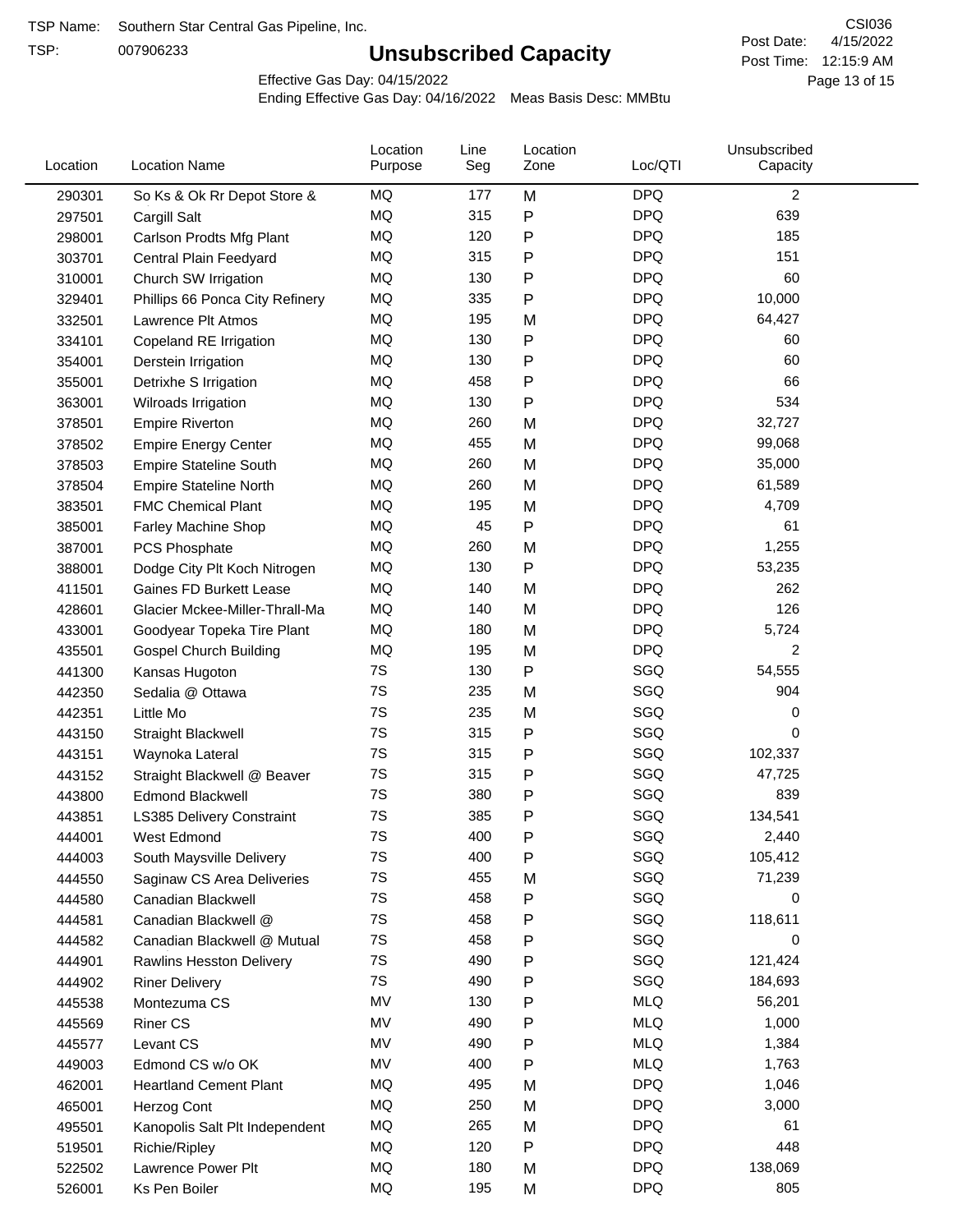TSP:

# **Unsubscribed Capacity**

4/15/2022 Page 14 of 15 Post Time: 12:15:9 AM CSI036 Post Date:

Effective Gas Day: 04/15/2022

| Location | <b>Location Name</b>                     | Location<br>Purpose | Line<br>Seg | Location<br>Zone | Loc/QTI    | Unsubscribed<br>Capacity |  |
|----------|------------------------------------------|---------------------|-------------|------------------|------------|--------------------------|--|
| 526201   | Ks Pen Kitchen                           | <b>MQ</b>           | 195         | M                | <b>DPQ</b> | 626                      |  |
| 527502   | <b>Black Hills- Lawrence Service</b>     | MQ                  | 195         | M                | <b>DPQ</b> | 46                       |  |
| 527701   | <b>Black Hills- Matfield Green</b>       | MQ                  | 140         | M                | <b>DPQ</b> | 61                       |  |
| 527702   | <b>Black Hills- Towanda Service</b>      | MQ                  | 300         | M                | <b>DPQ</b> | 48                       |  |
| 527704   | <b>Black Hills-Wellington</b>            | <b>MQ</b>           | 333         | ${\sf P}$        | <b>DPQ</b> | 48                       |  |
| 527705   | <b>Black Hills- Belle Plaine Service</b> | MQ                  | 333         | P                | <b>DPQ</b> | 84                       |  |
| 527706   | <b>Black Hills- S Wichita</b>            | MQ                  | 120         | ${\sf P}$        | <b>DPQ</b> | 5                        |  |
| 541001   | Kimmi Lumber Sawmill                     | MQ                  | 90          | M                | <b>DPQ</b> | 137                      |  |
| 544101   | Knight Feedlot                           | MQ                  | 265         | M                | <b>DPQ</b> | 138                      |  |
| 545801   | Jayhawk Chemical Plant                   | <b>MQ</b>           | 260         | M                | <b>DPQ</b> | 2,313                    |  |
| 560001   | Leavenworth Co Shop Heating              | MQ                  | 195         | M                | <b>DPQ</b> | 10                       |  |
| 571001   | <b>Bunge Milling Grain Dryer</b>         | MQ                  | 90          | M                | <b>DPQ</b> | 2,354                    |  |
| 588701   | Lyons Wtr Pump Station                   | MQ                  | 45          | ${\sf P}$        | <b>DPQ</b> | 61                       |  |
| 592501   | <b>MEC Machine Shop</b>                  | <b>MQ</b>           | 177         | M                | <b>DPQ</b> | 186                      |  |
| 620001   | Langdon Pump Station                     | MQ                  | 130         | ${\sf P}$        | <b>DPQ</b> | 1,000                    |  |
| 630204   | Ralph Green Powerplant                   | MQ                  | 235         | M                | <b>DPQ</b> | 19,500                   |  |
| 633001   | Mo State School Higginsville             | MQ                  | 425         | M                | <b>DPQ</b> | 164                      |  |
| 640001   | Monarch Humboldt Cem Plt                 | MQ                  | 495         | M                | <b>DPQ</b> | 8,127                    |  |
| 654101   | Mull Farms Irrigation                    | MQ                  | 130         | ${\sf P}$        | <b>DPQ</b> | 186                      |  |
| 707001   | Oxford Alfala Dehy Plant                 | MQ                  | 333         | P                | <b>DPQ</b> | 647                      |  |
| 709501   | <b>ONEOK Hutchinson Frac Plt</b>         | MQ                  | 130         | ${\sf P}$        | <b>DPQ</b> | 11,186                   |  |
| 719001   | Petrolite Wax Refinery                   | MQ                  | 357         | $\mathsf{P}$     | <b>DPQ</b> | 4,930                    |  |
| 720001   | Woolaroc Lodge Phillips F                | MQ                  | 357         | $\mathsf{P}$     | <b>DPQ</b> | 168                      |  |
| 725001   | Harrisonville Prod Phillips Pp           | <b>MQ</b>           | 235         | M                | <b>DPQ</b> | 1,414                    |  |
| 725602   | Wichita Pump Sta Phillips Ppl            | MQ                  | 120         | $\mathsf{P}$     | <b>DPQ</b> | 641                      |  |
| 731001   | Pines Int'l Dehy Plant                   | MQ                  | 195         | M                | <b>DPQ</b> | 273                      |  |
| 739001   | Danny D. & Susan J. Post                 | MQ                  | 130         | P                | <b>DPQ</b> | 60                       |  |
| 753501   | Quivira Country Club House               | MQ                  | 190         | M                | <b>DPQ</b> | 121                      |  |
| 753701   | <b>ONEOK Medford</b>                     | MQ                  | 458         | ${\sf P}$        | <b>DPQ</b> | 44,700                   |  |
| 813001   | Wineteer School 260                      | MQ                  | 295         | ${\sf P}$        | <b>DPQ</b> | 203                      |  |
| 813401   | Grant School 497                         | MQ                  | 195         | M                | <b>DPQ</b> | 45                       |  |
| 815401   | Minneha Grade School 259                 | MQ                  | 120         | P                | <b>DPQ</b> | 185                      |  |
| 846001   | Smith D Irrigation                       | MQ                  | 265         | M                | <b>DPQ</b> | 61                       |  |
| 850001   | Snook M Irrigation                       | MQ                  | 130         | P                | <b>DPQ</b> | 44                       |  |
| 865001   | Southwest Elect Mfg Plant                | MQ                  | 400         | ${\sf P}$        | <b>DPQ</b> | 394                      |  |
| 875001   | Stahl Spec Aluminum Alloy                | MQ                  | 235         | M                | <b>DPQ</b> | 4,936                    |  |
| 877001   | St Dept Boys Indust School               | MQ                  | 180         | M                | <b>DPQ</b> | 407                      |  |
| 910001   | <b>Total Ark City Oil Refinery</b>       | MQ                  | 333         | M                | <b>DPQ</b> | 203                      |  |
| 926501   | Urschel DR Irrigation                    | MQ                  | 458         | P                | <b>DPQ</b> | 256                      |  |
| 928001   | Mcconnell Air Force Base                 | MQ                  | 295         | P                | <b>DPQ</b> | 7,803                    |  |
| 929201   | Ft. Leavenworth Army Base                | MQ                  | 250         | M                | <b>DPQ</b> | 18,888                   |  |
| 932001   | Leavenworth Penitentiary                 | MQ                  | 250         | M                | <b>DPQ</b> | 3,206                    |  |
| 934201   | Va Admin Center                          | MQ                  | 195         | M                | <b>DPQ</b> | 6,827                    |  |
| 962001   | Sunflower Electric - Judson              | MQ                  | 130         | ${\sf P}$        | <b>DPQ</b> | 70,924                   |  |
| 990001   | Yost LM Irrigation                       | MQ                  | 265         | M                | <b>DPQ</b> | 61                       |  |
| 999000   | PMI - Prod to Mkt Interface              | MQ                  | 909         | P                | <b>DPQ</b> | 0                        |  |
| 999000   | PMI - Prod to Mkt Interface              | M <sub>2</sub>      | 909         | M                | <b>RPQ</b> | $\Omega$                 |  |
| 999001   | Rawlins-Hesston P/M Interface            | MQ                  | 490         | P                | <b>DPQ</b> | 180,938                  |  |
| 999001   | Rawlins-Hesston P/M Interface            | M <sub>2</sub>      | 490         | M                | <b>RPQ</b> | 180,938                  |  |